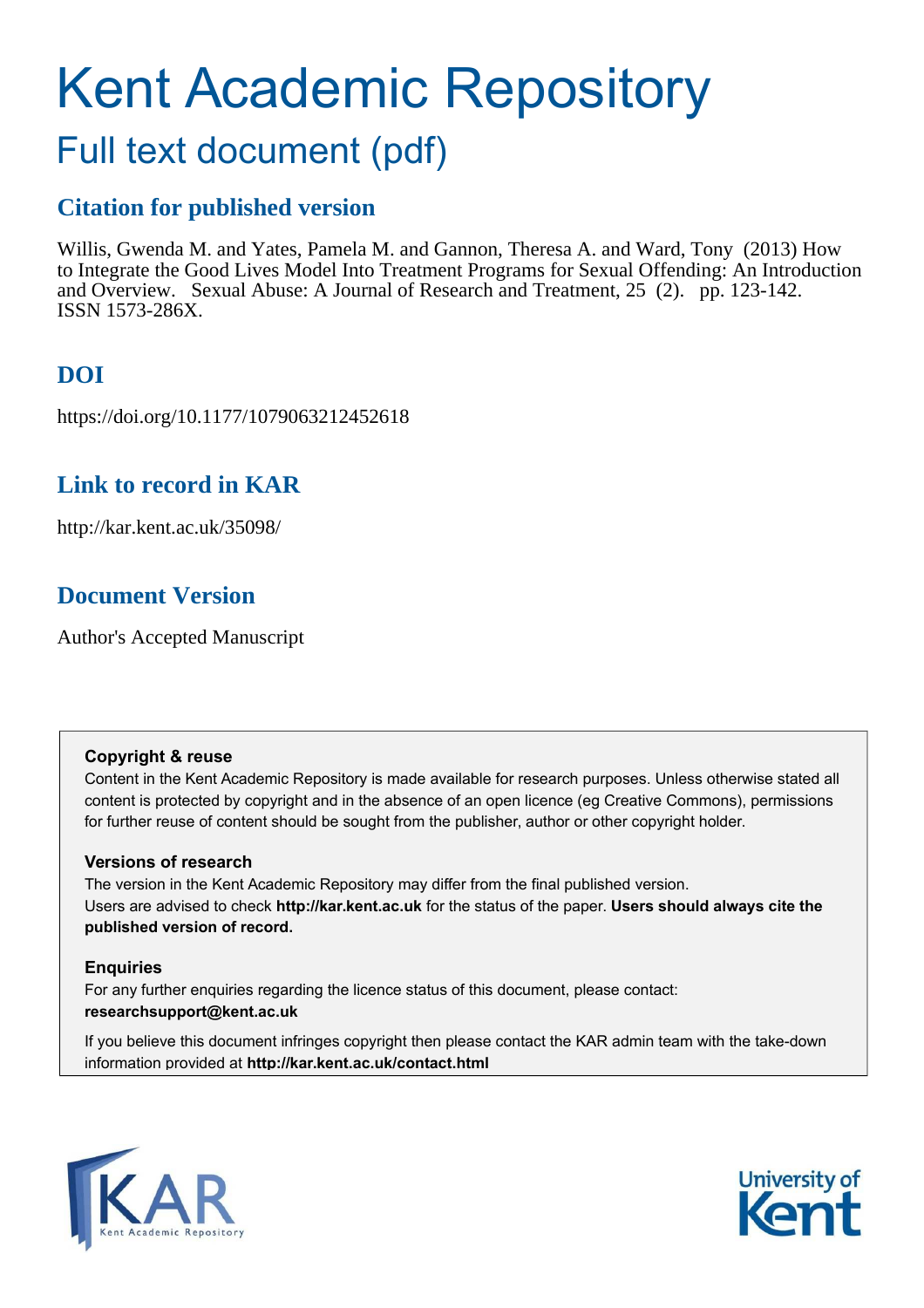## **How to integrate the Good Lives Model into Treatment Programs for Sexual Offending:**

#### **An Introduction and Overview**

Gwenda M. Willis, Deakin University, Australia

Pamela M. Yates, Cabot Consulting and Research Services, Canada

Theresa A. Gannon, University of Kent, UK

Tony Ward, Victoria University of Wellington, New Zealand

#### **Author for Correspondence**:

Dr. Gwenda Willis

The Deakin Forensic Psychology Centre

School of Psychology

Deakin University

Geelong Waterfront Campus,

1 Gheringhap Street, Geelong VIC 3217

Australia

Email: gwenda.willis@deakin.edu.au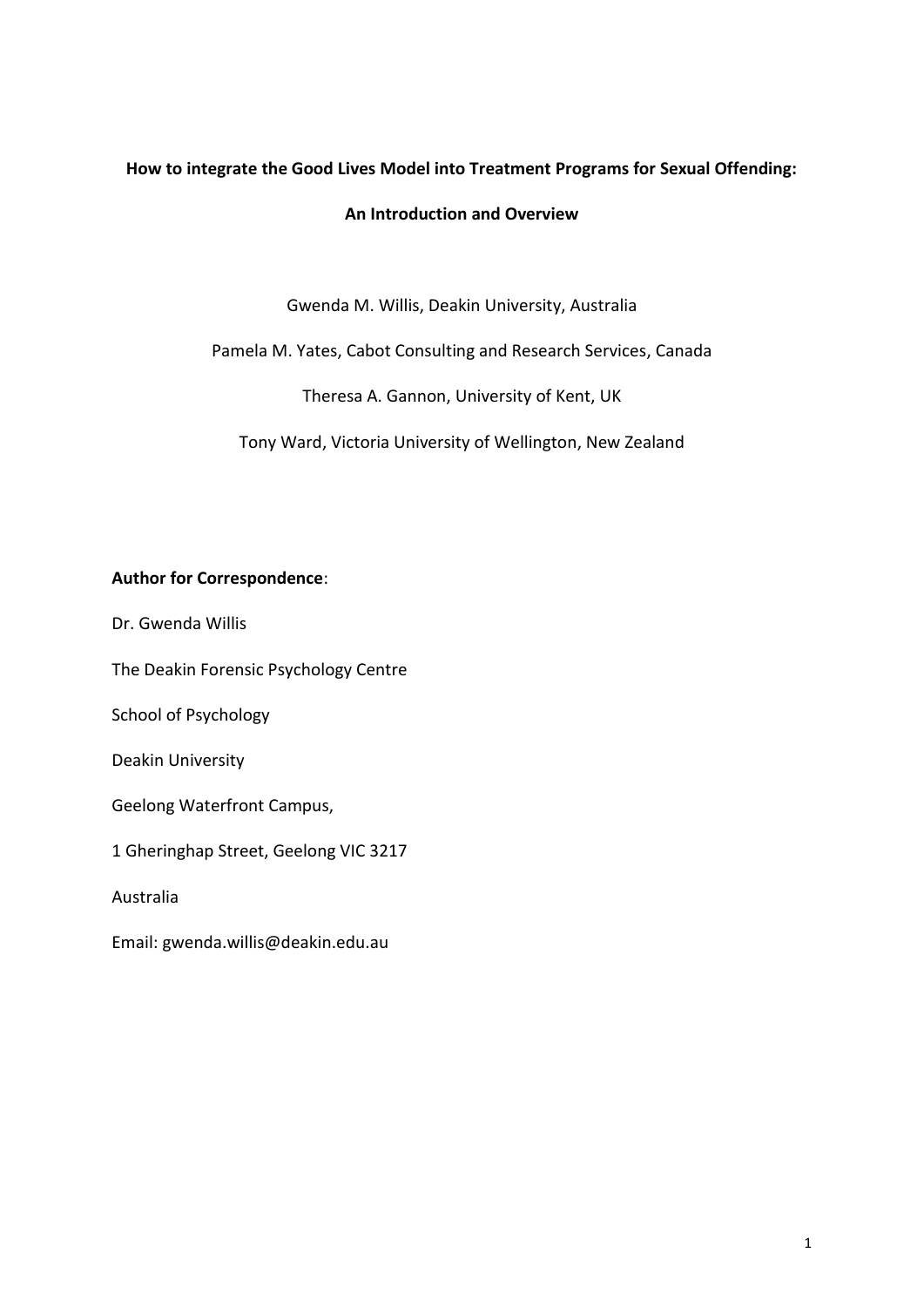#### Abstract

The Good Lives Model (GLM) represents a new theoretical framework informing sex offender treatment programs; however, substantial variation has been observed in terms of how GLM-related ideas and practices have been applied. Integrated appropriately, the GLM offers potential for improving outcomes of programs following a cognitive-behavioral (CBT) approach and operating according to a narrow operationalization of Risk, Need, and Responsivity (RNR) principles. Conversely, misguided or otherwise poor integration could increase the very risk practitioners work to prevent and manage. The purpose of this paper is to provide an introduction and overview on how to integrate the GLM into treatment using CBT and RNR. We describe clinical implications of the GLM as they relate to program aims and orientation, assessment and intervention planning, content, and delivery.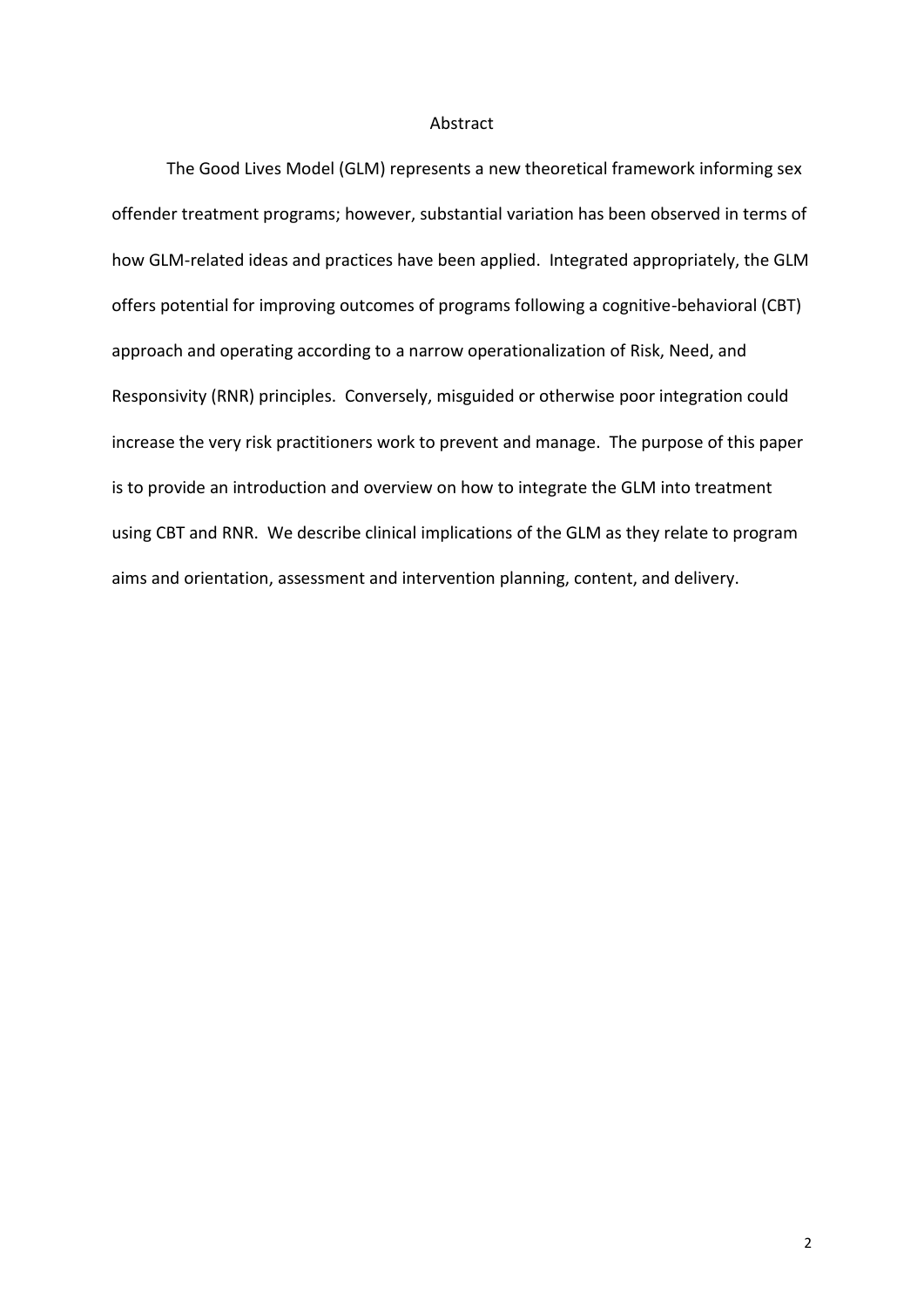The Good Lives Model (GLM; Laws & Ward, 2011; Ward, 2002; Ward & Maruna, 2007; Ward & Stewart, 2003) represents a contemporary approach to offender rehabilitation that differs in emphasis from traditional risk management based approaches through its central focus on building client strengths rather than solely managing risk or alleviating deficits. The GLM is complementary to the Risk, Need, Responsivity model (RNR; Andrews & Bonta, 2006; Bonta & Andrews, 2010), and preliminary empirical research suggests that the GLM can enhance RNR-based approaches, especially in terms of improving client engagement in treatment (e.g., Gannon, King, Miles, Lockerbie, & Willis, 2011; Simons, McCullar, & Tyler, 2006). In brief, the GLM can accommodate the major RNR principles within a broader strength-based framework (see Ward, Yates, & Willis, 2012). It is therefore not surprising that the GLM represents a theoretical framework informing sex offender treatment programs that is growing in popularity (McGrath, Cumming, Burchard, Zeoli, & Ellerby, 2010). However, substantial variation has been observed in terms of how GLMrelated ideas and practices have been applied (Willis, Ward, & Levenson, 2012). In a movement paralleling the adoption of Relapse Prevention (RP; see Laws, 1989), some treatment programs have adopted the GLM as an add-on through the addition of an extra module or assignment, while others have integrated the model in varying degrees throughout the program. Compared to RP, however, the GLM has a stronger theoretical basis supporting its integration in sex offender treatment programs (see Laws & Ward, 2011; Ward & Maruna, 2007; Yates, 2007; Yates & Ward, 2007) and therefore offers potential for improving program outcomes. That said, potential improvements rest on the appropriate integration of the GLM. Misguided or otherwise poor integration could increase the very risk practitioners work to manage and prevent. The purpose of this paper is to provide overarching guidelines on how to integrate the GLM with the RNR and cognitive behavioral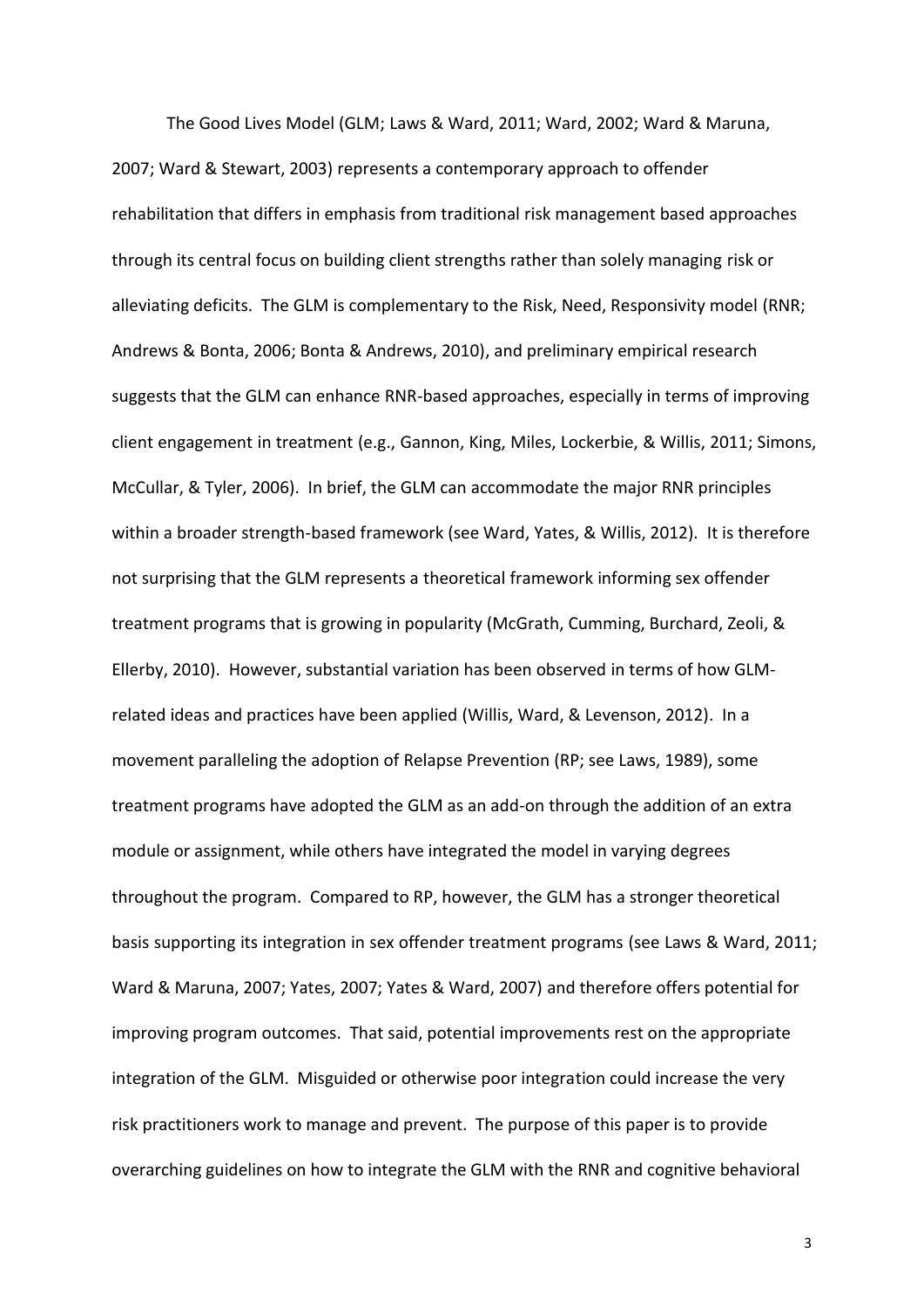therapy (CBT) in sex offender treatment programs. As a point of clarification, the GLM and RNR represent overarching rehabilitation theories that inform treatment aims and targets, while CBT is an empirically supported treatment modality for addressing treatment targets (e.g., Hanson et al., 2002). In other words, the GLM and RNR specify *what* to do in treatment, and CBT informs *how.* The current paper is not intended as a critique of RNR nor a comprehensive description and evaluation of this rehabilitation theory (for this see Andrews & Bonta, 2006; Ward & Maruna, 2007).

 As a theory of offender rehabilitation, the GLM contains three hierarchical sets of assumptions: (1) general assumptions concerning the aims of rehabilitation; (2) etiological assumptions that account for the onset and maintenance of offending; and, (3) practice implications arising from the first and second sets of assumptions. The focus of this paper is on practice implications, which we will describe in terms of program aims and orientation, assessment, intervention planning, content, and delivery. First, we briefly review the GLM's general and etiological assumptions to provide a basis for the practice implications that follow.

#### The Good Lives Model: General and Etiological Assumptions

The GLM is linked to the notions of human dignity and rights (see Ward & Syversen, 2009), places a strong emphasis on human agency (i.e., autonomy), and takes a positive psychological approach to the treatment of sexual offenders (see Ward & Mann, 2004). It is noteworthy that while empirical research into the effectiveness of GLM-informed interventions is in its infancy, positive psychological approaches are well supported in the clinical psychology literature (e.g., Acceptance and Commitment Therapy, see Hayes, Strosahl, & Wilson, 2011; Motivational Interviewing, see Miller & Rollnick, 2002). According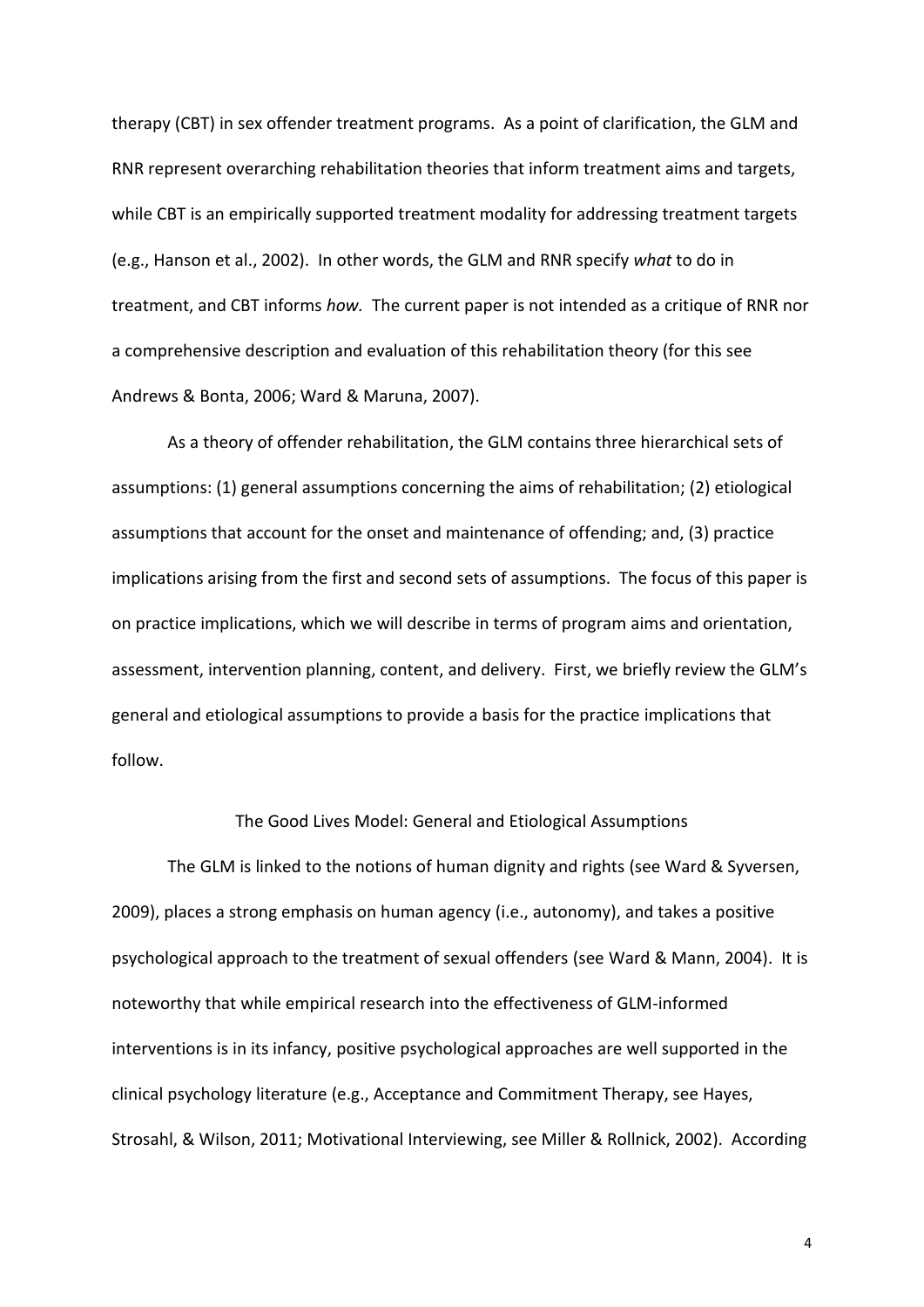to the GLM, offenders - like all human beings - value certain states of mind, personal characteristics, and experiences, which are defined in the GLM as *primary human goods*. Drawing from psychological, social, biological, and anthropological research, Ward and colleagues have proposed eleven classes of primary goods<sup>1</sup>: (1) life (including healthy living and functioning); (2) knowledge; (3) excellence in play; (4) excellence in work (including mastery experiences); (5) excellence in agency (i.e., autonomy and self-directedness); (6) inner peace (i.e., freedom from emotional turmoil and stress); (7) relatedness (including intimate, family, and friend relationships); (8) community; (9) spirituality (in the broad sense of finding meaning and purpose in life); (10) happiness; and, (11) creativity (e.g., Purvis, 2010; Ward & Gannon, 2006). Whilst it is assumed that all human beings seek to attain all primary goods to some degree, the weightings or priorities given to specific primary goods reflect individuals' particular values and life priorities.

While primary goods represent those things for which people strive, *instrumental* or *secondary goods* represent the concrete means of achieving these ends, and take the form of approach goals. That is, secondary goods are those activities in which individuals engage in the pursuit of primary goods - what people do in order to achieve these goals in life. For example, the primary good of relatedness might be satisfied through spending time with friends and family, meeting new people, or being in an intimate relationship. The primary good of excellence in play might be achieved through involvement in sport or other hobbies.

Effective sexual offender treatment involves targeting criminogenic needs, or dynamic risk factors. Within the GLM, both criminogenic and noncriminogenic needs exert

.<br>-

<sup>&</sup>lt;sup>1</sup> Note that this is a recent change from the initial 10 classes of primary goods identified by Ward & Stewart (2003).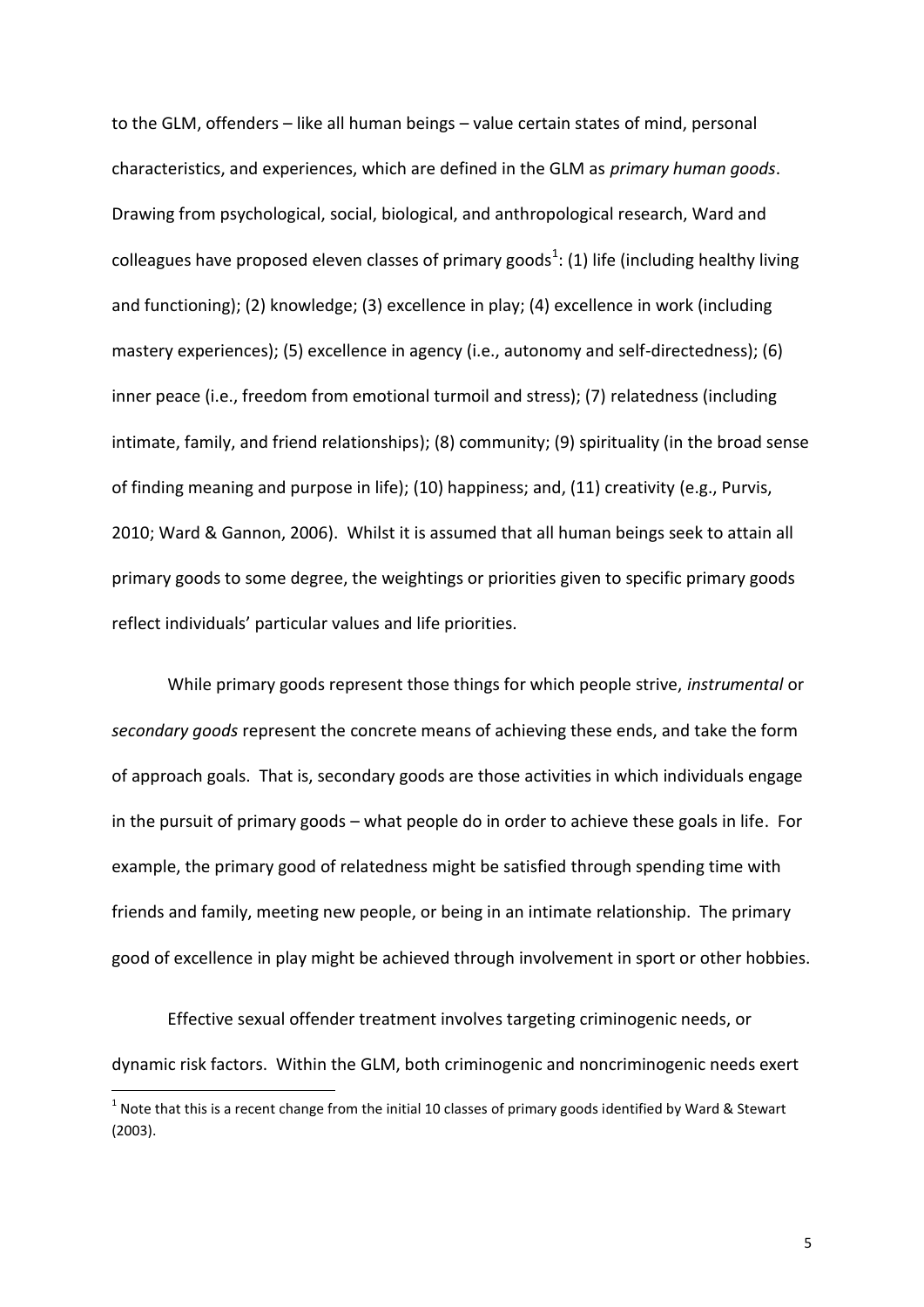their influence on, or through, secondary goods. For example, relying on antisocial peers to achieve the good of relatedness or using drugs to relieve negative moods and meet the primary good of inner peace, are examples of instrumental or secondary goods that also represent dynamic risk factors. Thus, criminogenic needs are conceptualized as barriers towards satisfying primary goods in non-harmful ways.

The GLM assumes that all humans fashion their lives around their core values and follow some sort of (often implicit) Good Life Plan (GLP), however rudimentary. Offending relates either directly or indirectly to the pursuit of primary goods and is considered to result from flaws in an individual's GLP. Importantly, these flaws relate to problems with secondary goods - the activities/means individuals use to achieve primary goods - and not the primary goods themselves (Ward & Gannon, 2006; Ward & Maruna, 2007; Ward, Yates, & Long, 2006). The GLM defines four different flaws, which often co-occur and are therefore not mutually exclusive. In no particular order, the first flaw is the use of *inappropriate or harmful means* to obtain primary goods. For example, an individual may seek out the good of relatedness through sexual offending against a child. A second flaw is a *lack of scope* in a GLP, in that an individual's GLP may be overly narrow and neglect important goods. For example, an individual might expend considerable amounts of time engaged in activities to fulfill the good of excellence in work, and leave little or no time for satisfying the goods of relatedness and happiness. A third flaw is when an individual experiences *conflict or a lack of coherence* between valued primary goods and/or in the secondary goods (i.e., means) used to secure primary goods. Attempting to secure autonomy by dominating a partner (itself a problem with *means*), for example, conflicts with satisfying the good of relatedness through the same relationship. The final flaw is a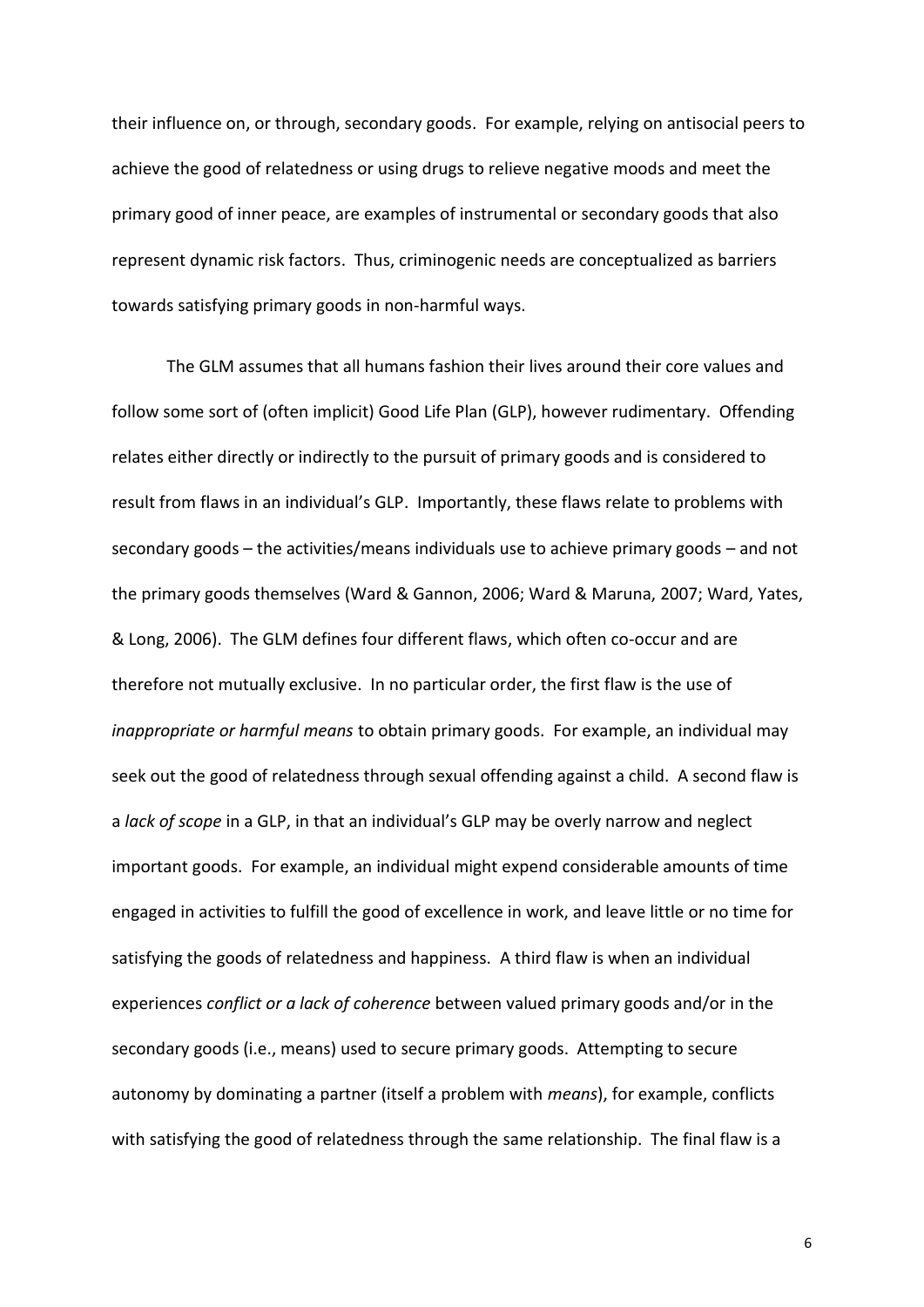lack of *internal and/or external capabilities* to satisfy primary goods. Problems with internal capacity are internal to the individual and include a lack of knowledge and/or skills, for example poor problem-solving or affect regulation skills. Problems with external capacity are external to the individual and include a lack of environmental opportunities, resources, and supports, for example lacking pro-social associates and employment opportunities. Criminogenic needs are evident in problems with internal and external capacity, consistent with their conceptualization in the GLM as barriers towards satisfying primary goods in nonharmful ways. For example, antisocial orientation, a dynamic risk factor for general, violent, and sexual recidivism (e.g., Andrews & Bonta, 2006; Hanson & Morton-Bourgon, 2005), might represent a barrier towards fulfilling the primary good of autonomy through frequent sentences of incarceration. Similarly, poor emotion regulation – again a dynamic risk factor for all types of recidivism (Bonta & Andrews, 2010) – might block attainment of inner peace. The aims of treatment according to the GLM are to assist clients to obtain primary goods in non-harmful ways, overcome flaws in their GLP, and reduce and/or manage their risk to reoffend.

Yates and colleagues have produced a series of resources describing the GLM approach in detail (Yates, Kingston, & Ward, 2009; Yates & Prescott, 2011; Yates, Prescott, & Ward, 2010), and a small but increasing number of papers have been published describing treatment programs that have integrated the GLM to varying degrees (e.g., Gannon, et al., 2011; Harkins, Flak, & Beech, in press). What is missing, however, is a set of overarching guidelines for incorporating the GLM throughout a treatment program, which is the rationale for the current paper. In the sections that follow we describe clinical implications arising from the GLM from the beginning to the end of a treatment program: program aims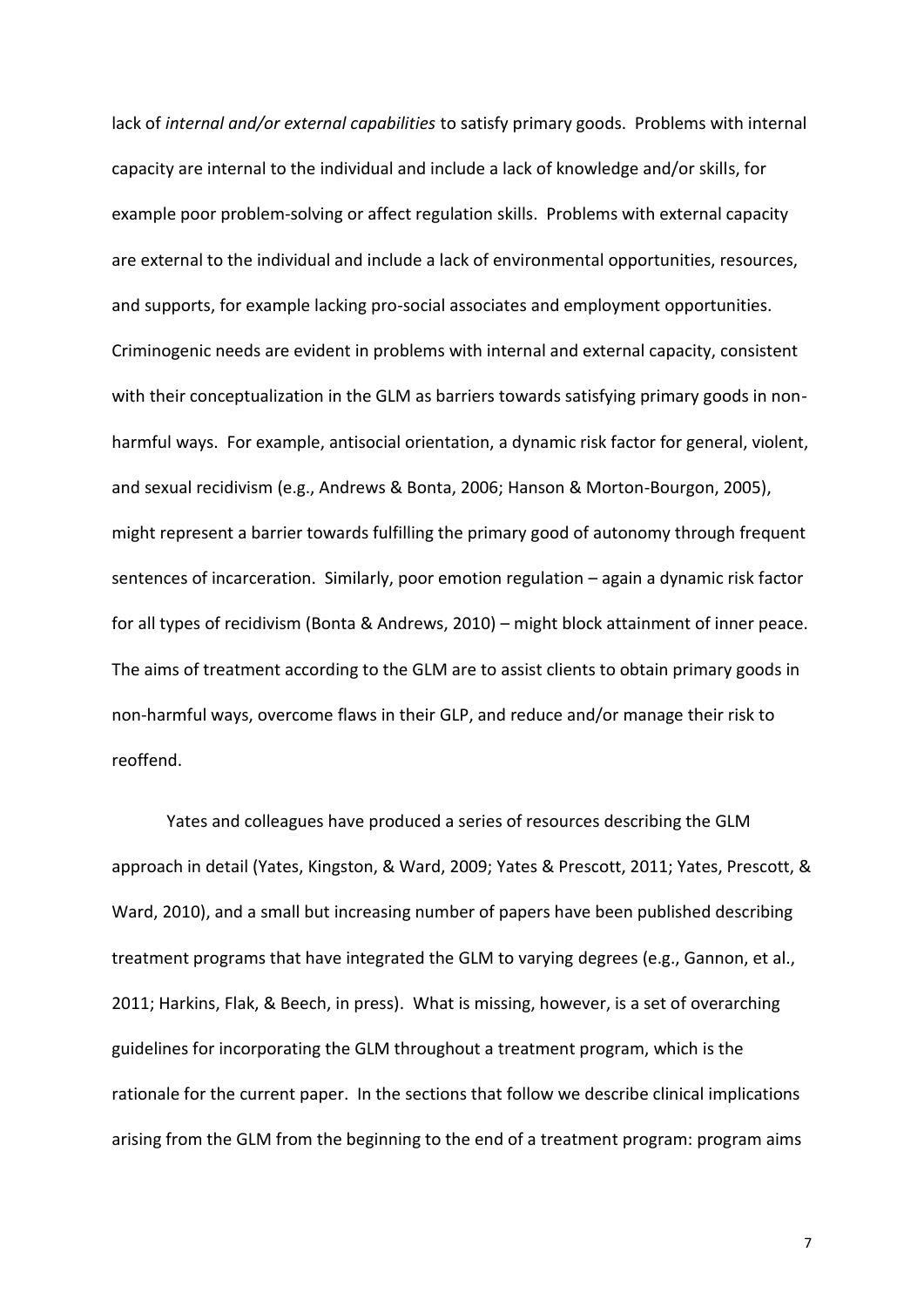and orientation, client assessment, intervention planning, program content, and program delivery. It is important to note that the GLM is a rehabilitation framework that is intended to supply practitioners with a foundation from which specific, empirically-supported interventions such as cognitive-behavioral treatment techniques are applied (Ward & Maruna, 2007; Yates & Ward, 2008). Thus, what follows is not a program manual but rather a set of overarching guidelines, which can be used to form the basis of a treatment program that is consistent with the GLM (and RNR and CBT).

#### How to Integrate the GLM

#### *Program Aims and Orientation*

Treatment programs for sexual offending are typically tasked with one aim: to reduce the likelihood that a treated offender will reoffend. While this aim is clearly important and the very reason treatment programs exist, on its own it is likely to prove insufficient to motivate clients to engage in treatment, particularly with the sole focus on clients' deficits and risk management (Ward, Melser, & Yates, 2007; Yates, 2009). Given the importance of client engagement in treatment (Marshall & Burton, 2010), program aims  $$ including how these are communicated to clients – need to hold substantial appeal. To reiterate, a central aim of rehabilitation according to the GLM is to build client capacity to live a satisfying life that does not involve harming others. At an operational level, this means framing treatment as something that will assist clients to attain a better life and reduce life problems *in addition to* living an offense-free life (Yates & Prescott, 2011; Yates, et al., 2010). This involves such tasks as explicitly describing treatment as something that will benefit the client and as an exercise in which the client will be an active agent in determining what primary goods he/she wishes to attain, and how he/she plans to attain them. The language used to convey this approach is also important. At a practical level, this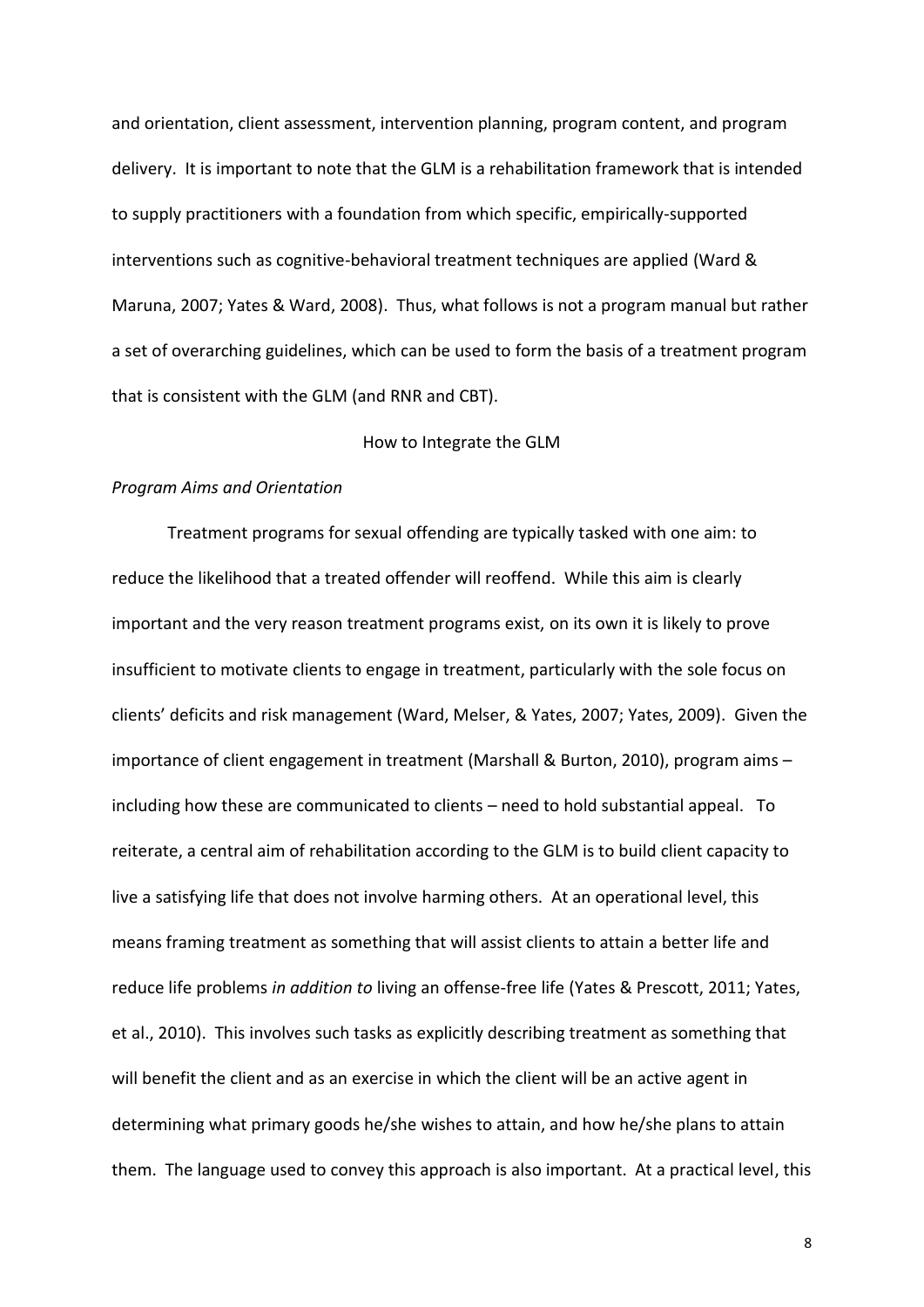requires ensuring that the title of a program and any associated client workbooks, treatment consent forms and/or contracts, and any other induction/orientation materials are consistent (or at least not at odds with) these dual aims. Programs and workbooks incorporating words and phrases such as "stop," "relapse prevention," "safer communities," and the like into their titles typically accommodate only one of these aims, while the commonly used "sex offender treatment program" does not directly capture either aim and rather assigns a label to clients that goes against the aims of GLM-based treatment.

Given the GLM's grounding in human rights, in an ideal world clients should enter treatment of their own accord. However, the reality in many jurisdictions is that treatment is mandatory, and in other jurisdictions clients must complete treatment before being considered for release from prison. In either case, processes by which clients commit to treatment can still integrate a GLM approach. Consent forms or treatment contracts should outline the dual aims of treatment, and their contents should link directly to these aims. To illustrate, it is common for treatment contracts to contain a list of behaviors in which clients are prohibited from engaging throughout the course of treatment. Examples include being on premises that sell alcohol, consuming alcohol or drugs, associating with certain individuals, and so forth (Willis, et al., 2012). Utilizing the GLM, the rationale for such guidelines in terms of their fit with the dual aims of treatment (or requirements of probation/parole, as the case may be) should be communicated clearly. This is best achieved through framing treatment requirements in terms of approach goals, which research shows are more engaging than avoidant goals (see Mann, Webster, Schofield, & Marshall, 2004; Ward & Maruna, 2007). For example, clients might be encouraged to attend each treatment session alert and sober so they are best able to benefit from, and contribute to, program sessions. Sub-clauses to this guideline might include avoidant goals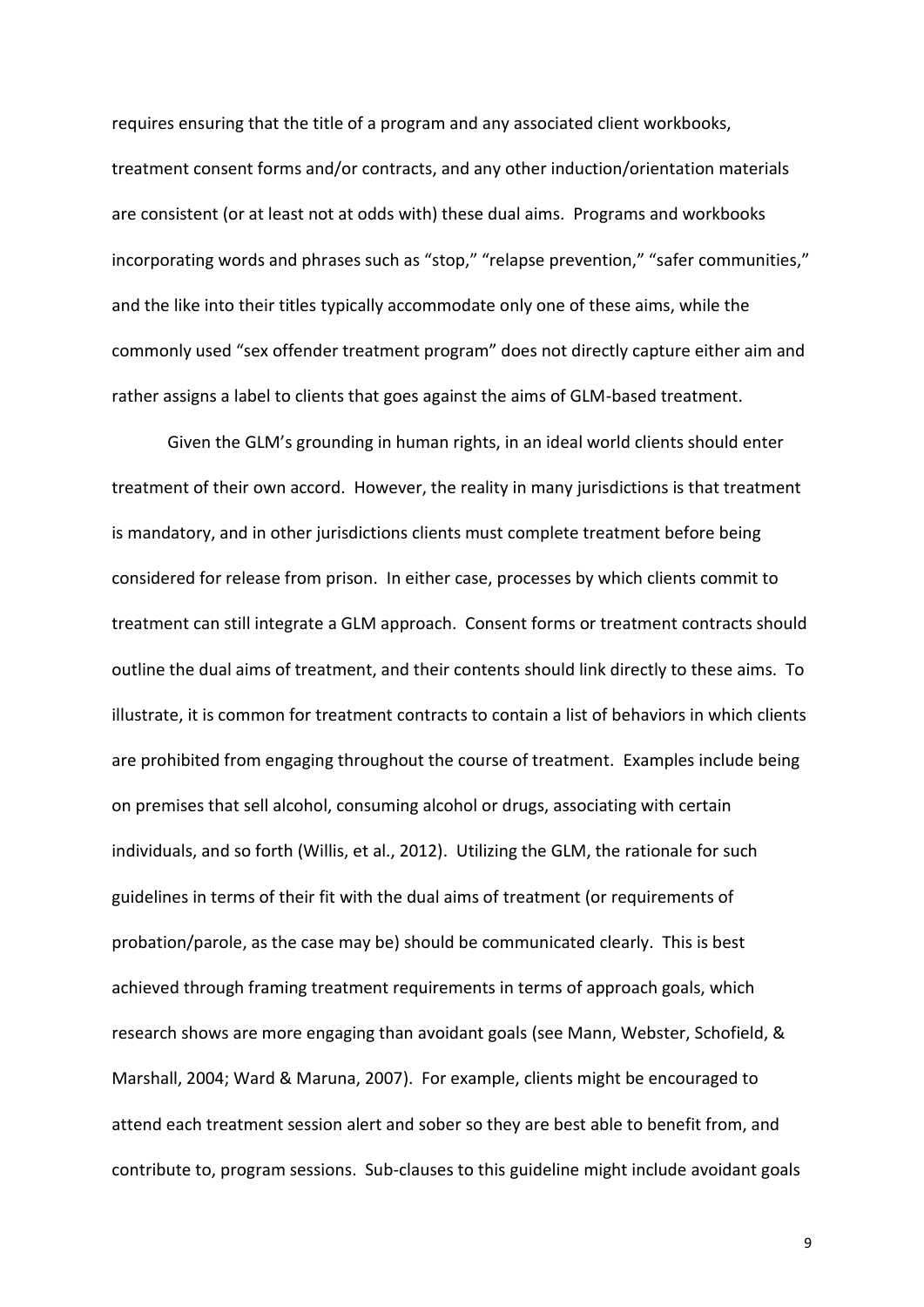(e.g., not attending sessions while intoxicated), but the overarching guideline is approachoriented and linked with the broader aims of treatment. That is, clients are reminded that treatment is about improving their lives while reducing their risk to re-offend, and that achieving these dual aims requires their active and concerted participation. Similarly, clients might be encouraged to surround themselves with positive pro-social influences who are best able to help them achieve their treatment and life goals. Sub-clauses might include avoiding contact with children and/or antisocial associates, depending on the nature of an individual's offense.

Ideally, program guidelines or operating principles are developed collaboratively with all group members and are mutually agreed upon, rather than requiring clients to sign a list of pre-determined rules. Group guidelines often take the form of a list of "group rules" that are posted in the program room. Within the GLM framework, it is recommended that this list be developed collaboratively with clients rather than pre-determined by the therapist. In this way, not only is the collaborative nature of treatment reinforced from the beginning of treatment, but investment in the group process increases and is reinforced by participants themselves, clients take ownership of the group rules, and the functioning of the group becomes a personally meaningful task toward which clients work together. In summary, from the first meeting with a client and throughout introductory sessions, it is important that the dual aims of treatment are communicated clearly such that clients enter treatment with the knowledge that the program is designed to assist them develop skills to live a personally meaningful, offense-free life.

#### *Client Assessment*

Given that the GLM builds on what is already known about effective rehabilitation, assessment procedures common to RNR-based programs are also used under the auspices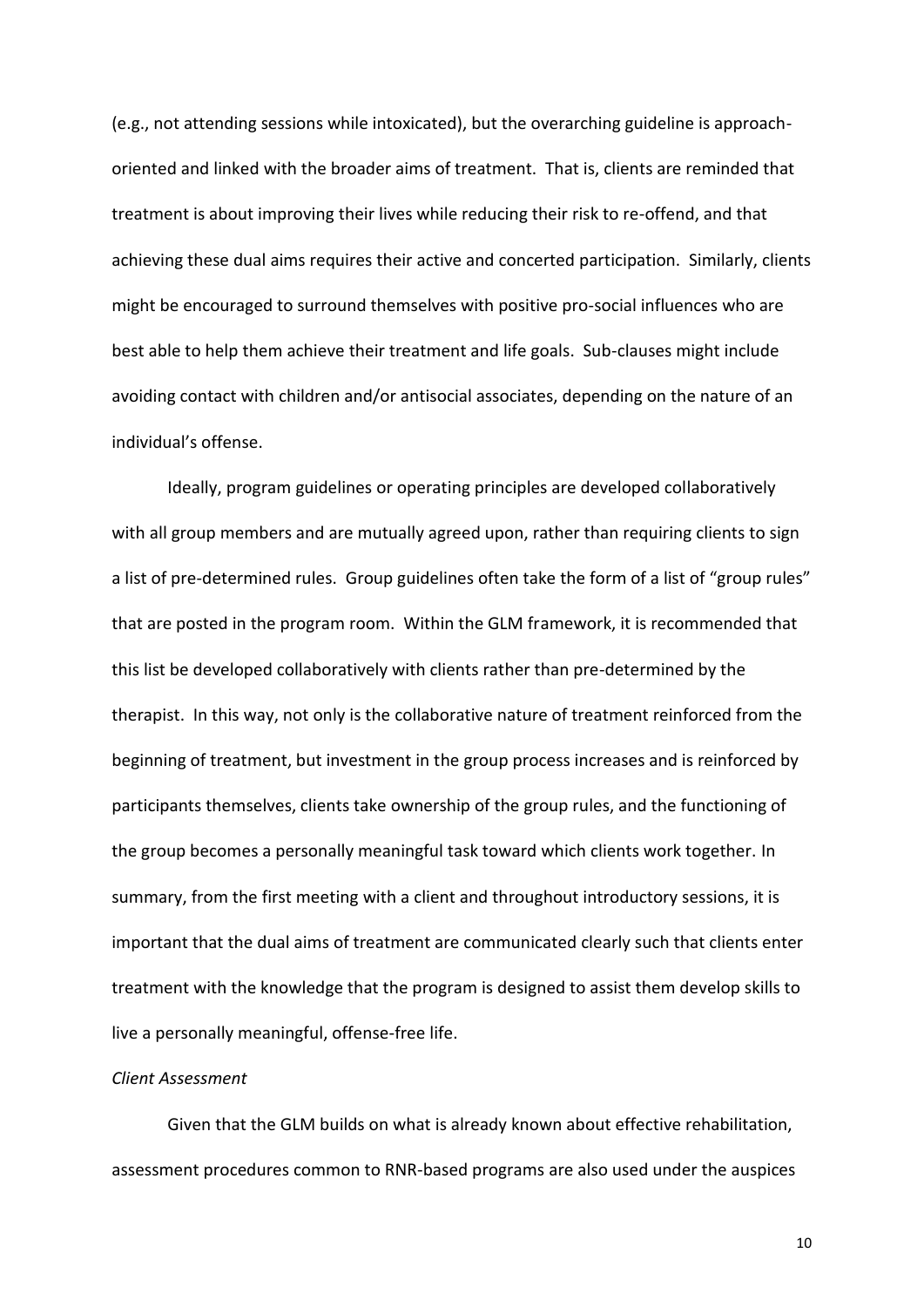of the GLM. An empirically informed assessment of risk level using static (e.g., Static-99R; Helmus, Babchisin, Hanson, & Thornton, 2010) and dynamic (e.g., Stable-2007; Hanson, Harris, Scott, & Helmus, 2007) measures determines the intensity of intervention required, while assessment of dynamic risk additionally helps identify treatment targets (Yates, et al., 2000; Yates, et al., 2010). Assessment of responsivity factors requires consideration of cognitive ability, learning style, personality, mental health, culture, and other characteristics unique to individual clients that help inform the nature and delivery of interventions in order to enhance their efficacy (Andrews & Bonta, 2006). This also includes any supplemental assessment with respect to additional interventions that may be required (e.g., medication management). With respect to responsivity factors, many treatment programs focus on motivation, given that this is typically assumed to be low among sexual offenders (Thornton, 1997). The GLM is especially amenable to enhancing motivation to participate in treatment, with its focus on approach goals and what the client will personally gain from treatment in order to attain a better life (Yates, 2009; Yates et al., 2010). The use of the GLM to enhance motivation, as measured by improved treatment completion rates and reduced dropout rates, has been demonstrated in research (Simons et al., 2006).

In addition to evaluation of risk, need, responsivity, and other pertinent individual factors, GLM-informed assessment also involves identifying a client's heavily weighted primary goods (i.e., what is most important to them in life), how they have gone about attaining these goods, and identifying problems or flaws in a client's past and current GLP, with an emphasis on those problems that have contributed to sexual offending and to life problems. Heavily weighted primary goods reflect a client's values and priorities in life. Their identification is both forward and backward looking, with time of offending used as a reference point to assess for heavily weighted goods in the past. Heavily weighted goods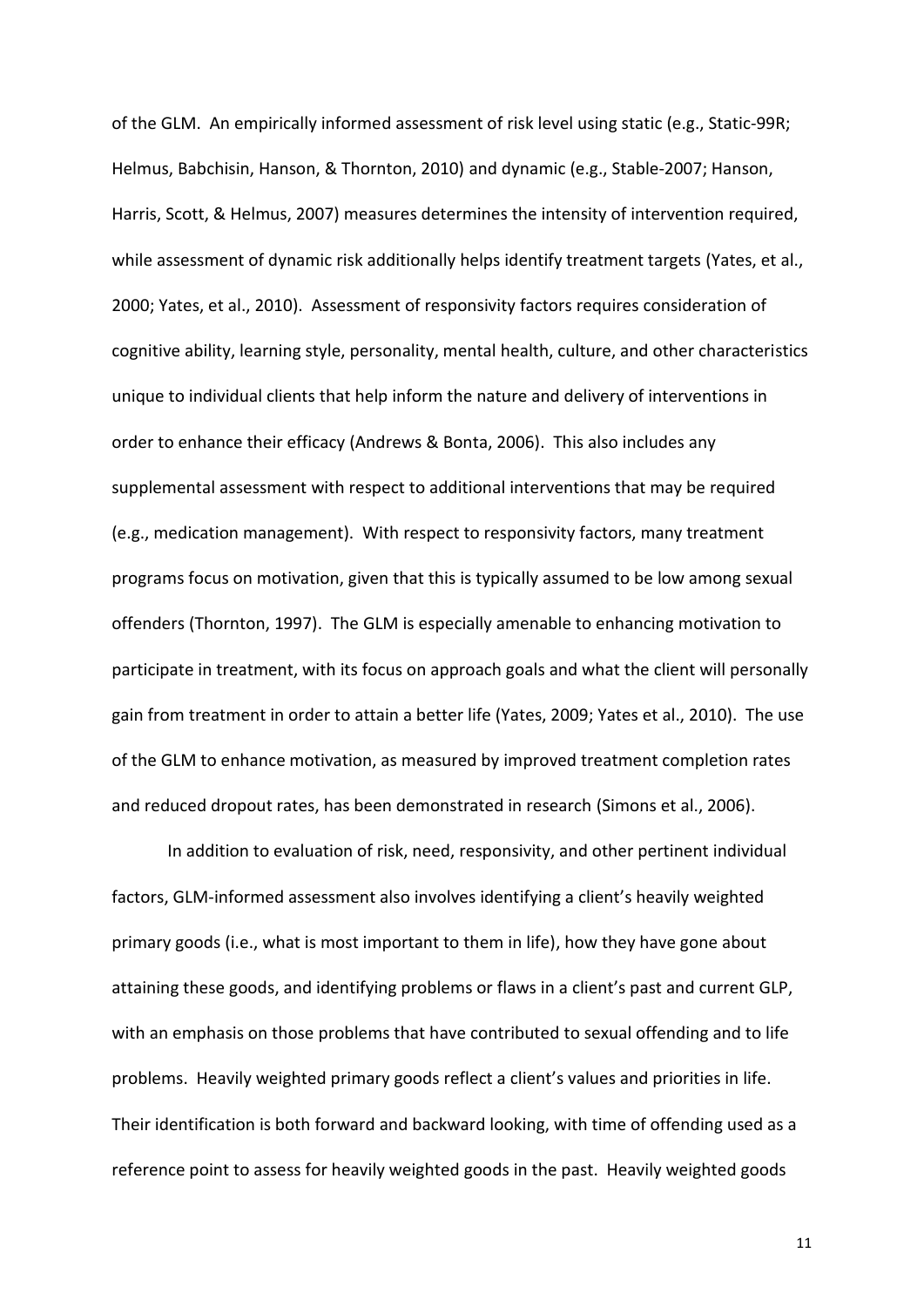are identified through asking increasingly detailed questions about a client's past and current core commitments in life and valued day-to-day activities and experiences. Important goods on which individuals may have given up earlier in life (e.g., because of lack of skills or opportunity) may be assessed from examination of early GLPs at various points in the individual's life (Yates & Prescott, 2011).

Importantly, the process of identifying heavily weighted goods should be one of extraction, whereby the clinician identifies the goods evident in client's responses through reflective listening, paraphrasing, and summarizing - rather than presenting clients with a list of primary goods and asking them to identify the relative importance they place/placed on each. This is because the concept of primary goods is relatively abstract and clients will be more likely to focus on secondary goods  $-$  the means used to attain primary goods  $$ from which the primary goods must be extracted and inferred. Moreover, the process of identifying and labeling what an individual values might be foreign to clients, as can be the names of the primary goods themselves, although it is noted that these names have recently been revised for application in practice with clients (see Yates & Prescott, 2012). A structured interview to assess for heavily weighted goods is provided in Yates, Kingston, et al. (2009), and examples of clinician-client dialogue demonstrating the process of identifying heavily weighted goods through clinical interview can be found in Yates et al. (2010). Pen and paper questionnaires are also available that can provide collateral sources of information in helping to identify a client's heavily weighted goods, such as the Personal Concerns Inventory (Sellen, McMurran, Cox, Theodosi, & Klinger, 2006) and the Quality of Life Inventory (Frisch, Cornell, Villanueva, & Retzlaff, 1992). Not only do heavily weighted goods form the basis of clients' intervention plans (described in the next section), their identification provides an additional responsivity consideration. To illustrate, in their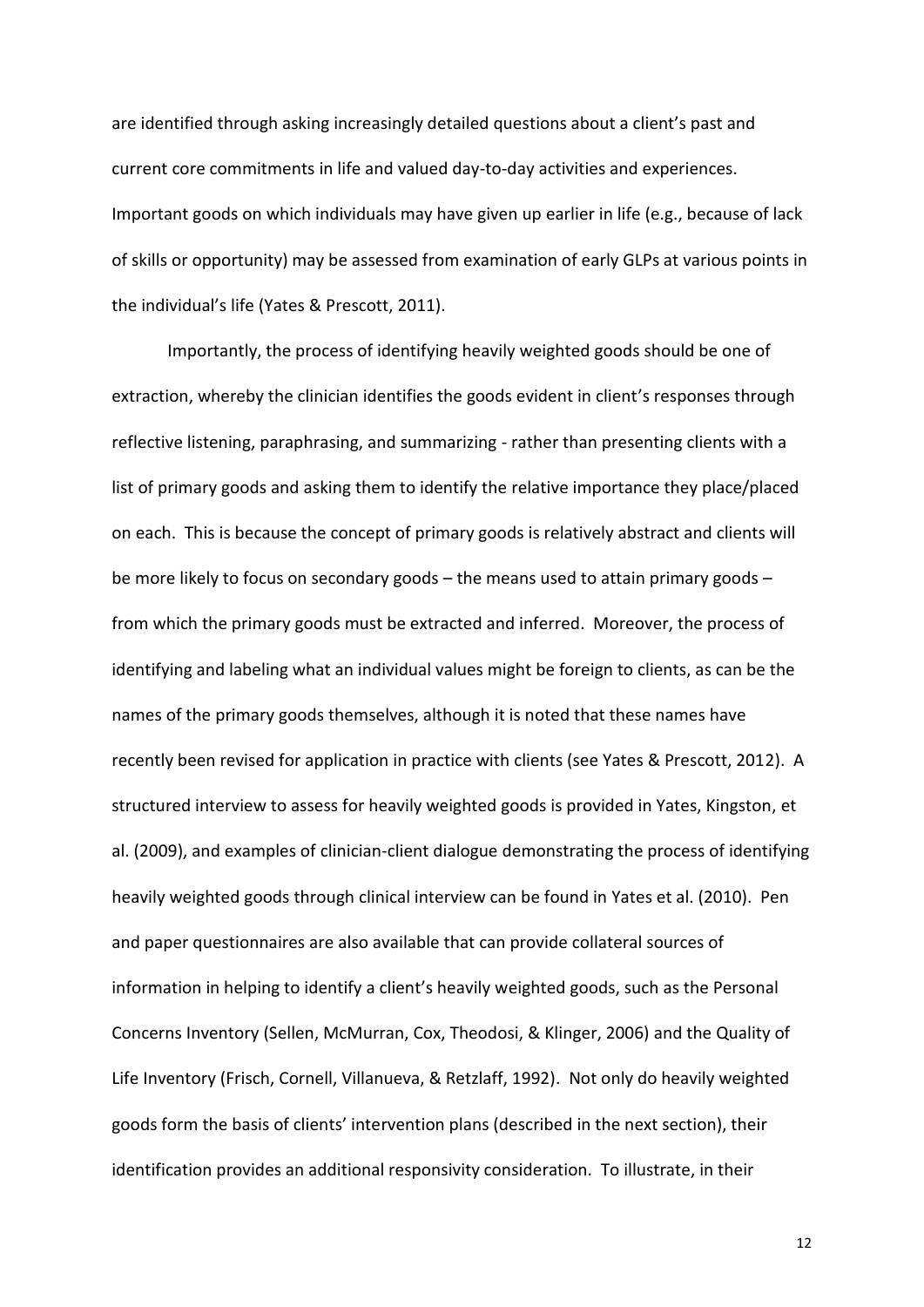program for mentally disordered clients, Gannon et al. (2011) describe encouraging one client to supplement group tasks and assignments with his own drawings and pictures in recognition of the importance he placed on creativity.

In practice, GLM-based assessment involves assessing the weight or value that individuals place on all 11 primary goods (thereby assessing the full range of primary goods), identifying past and current secondary goods (i.e., concrete ways through which primary goods are sought), and any problems experienced attaining each good (i.e., flaws). For example, assessment includes evaluation of how important it is (or was) for a client to have a specific primary good in his/her life, whether he/she would like to have more of this in his/her life, and whether the importance of a particular primary good has changed over time. To identify secondary goods, assessment includes identification of what the individual has done in the past, or does presently, to achieve the primary good, identification of strategies that have worked well and those that have not worked to achieve the good, and how the ways they have gone about attempting to achieve the primary good have resulted in harm to others. Assessment of secondary goods also helps identify clients' strengths (i.e., which primary goods he/she is currently attaining through appropriate means) as well as areas in a client's life that are/were lacking in fulfillment. Thus, assessment can identify the strategies individuals may use to attain a primary good that are effective and that do not result in harm caused to others or to life problems. For example, effective emotion regulation skills or indicators of excellence in work might become evident for some clients, and are skills upon which treatment can build. In addition, throughout this assessment process, problems with means, scope, conflict, and capacity in a client's GLP also begin to emerge.

Thus far we have described the process of identifying heavily weighted goods and assessing the full range of primary goods – including the means used in the past and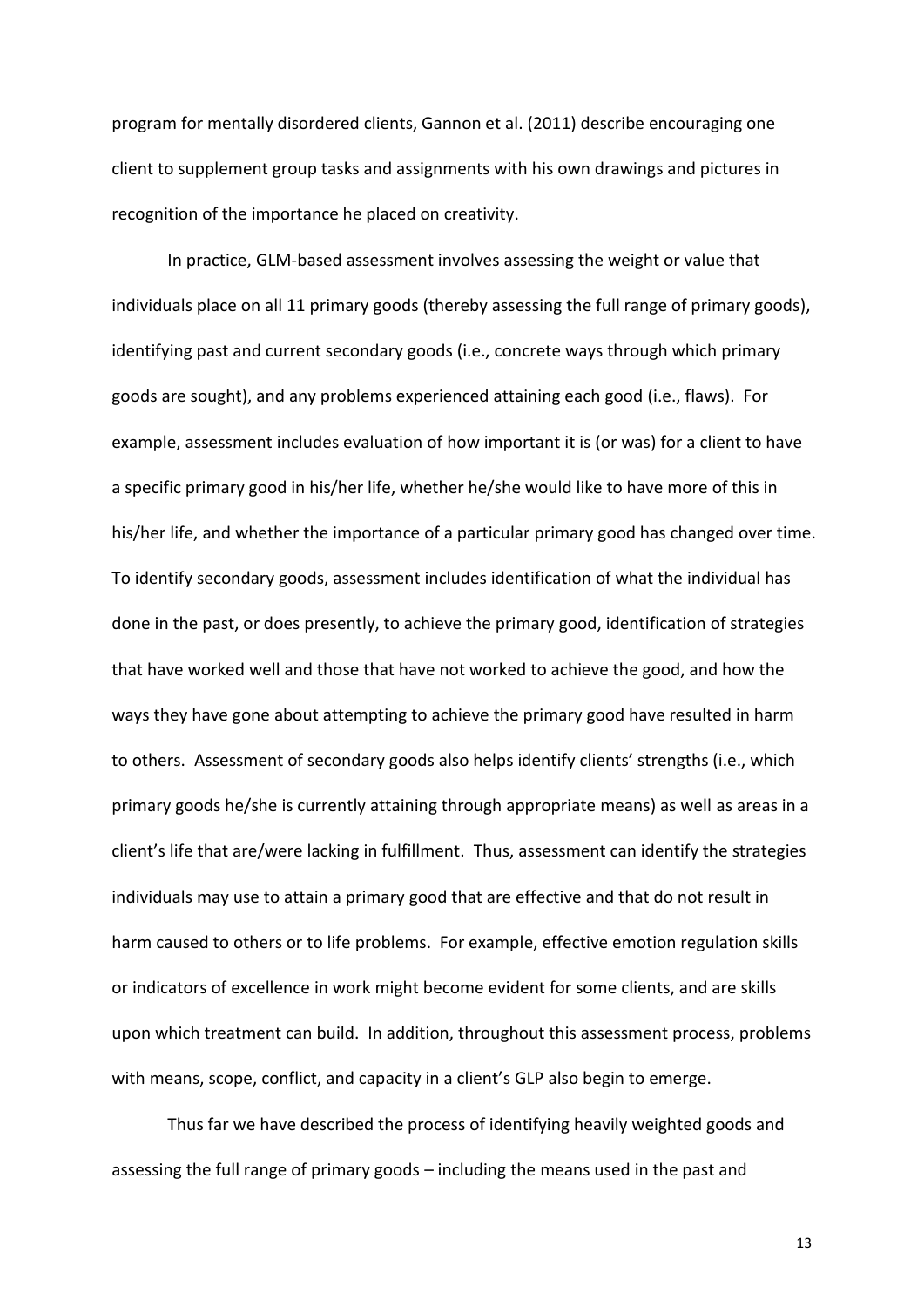currently to attain each good. Throughout this process, and especially for clients who followed a direct route to sexual offending (i.e., their offending represented an explicit or obvious attempt to satisfy one or more primary goods), problems in a client's GLP that contributed to their offending will begin to become evident. Analyzing the offense progression can assist in providing a richer understanding of the primary goods implicated in, or associated with, sexual offending, including explicitly identifying problems with means, scope, conflict, and capacity in a client's GLP. In contrast to RP methods which focus on deficits and problems in the lead up to an offense (Ward & Hudson, 1998), analyzing the offense progression under the auspices of the GLM requires identifying how an individual's actions at the time of their offense related to their pursuit of primary goods. That is, it is a process of understanding what they were trying to achieve via offending and the purpose that offending served for them in relation to attaining primary goods. Thus, there is an underlying assumption that offending resulted from problems in the pursuit of primary goods, rather than simply deficits inherent in the individual. Furthermore, striving to attain particular primary goods, even through offending, is validated in that it is explicitly stated that the problem does not lie in the desire to attain a particular primary good, but in the ways in which the individual sought to attain the good. Intervention then reinforces the pursuit of the good while assisting individuals to attain these in ways that do not cause harm or result in life problems. We recommend that this component of assessment is continued through an early program module or assignment designed to assist clients to develop a full understanding of problems in their GLP that contributed to their offending. In this way, client autonomy is recognized through a collaborative approach to assessment. Clients with compromised intellectual functioning and/or a more complex and indirect GLM pathway to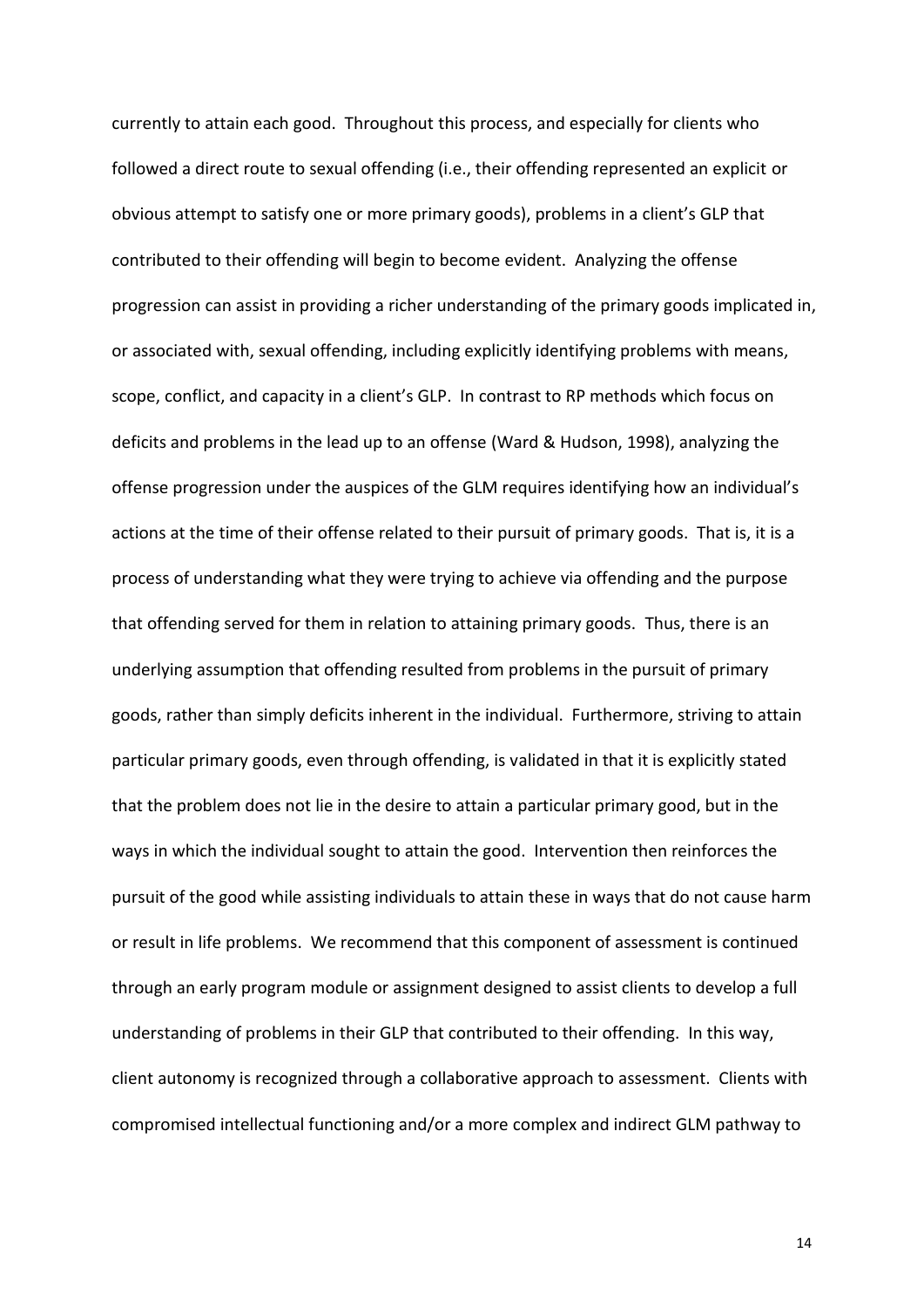offending might require additional support to develop an understanding of the links between their offending and the GLM (see Gannon et al., 2011).

Structured assessments of offenders' pursuit of goods and their constitutive problems (GLP flaws) have been developed (see Yates, Kingston, et al., 2009), the initial research for which is promising in terms of psychometric properties (see Kingston, Yates, Simons, & Tyler, 2009; Yates, Simons, Kingston, & Tyler, 2009). A comprehensive assessment provides clinicians with the beginnings of a case formulation, which summarizes and integrates key information collected through assessment and provides a foundation for intervention planning. A GLM-informed case formulation describes the relationship between the pursuit of primary goods and offending, details specific flaws in a client's GLP (i.e., problems with means, scope, conflict, and capacity), highlights strengths (i.e., appropriate means, or secondary goods, the client previously and/or currently uses to attain primary goods), and links with self-regulation (see Ward, et al., 2006; Yates & Kingston, 2011; Yates, et al., 2010).

#### *Treatment/Intervention Planning*

GLM-based intervention plans provide a roadmap for working towards the dual aims of treatment – enhanced well-being and reduced risk – and form the basis of a futureoriented GLP, the life toward which clients will work during treatment. Importantly, intervention plans are dynamic in that they are refined as treatment progresses and as clients build strengths and competencies to satisfy primary goods in pro-social ways. Consistent with the GLM's focus on client agency, the intervention planning process should be one that is collaborative and in which clients participate in setting treatment goals. An assessment feedback session might be used to check that the clinician has an accurate understanding of a client's heavily weighted primary goods, their relationship to offending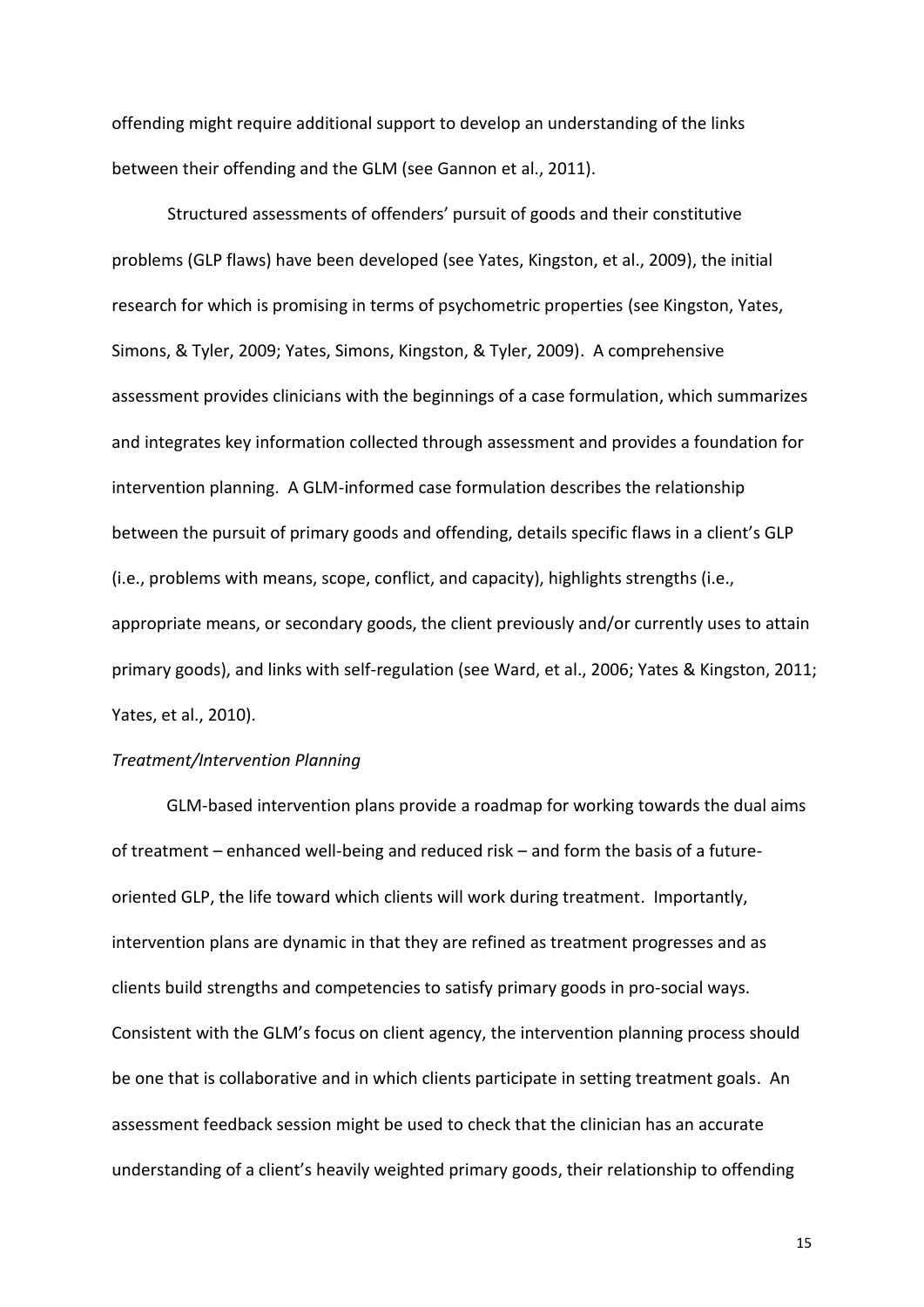behavior and life problems, and client strengths. Clients are informed that treatment aims to equip them with skills and resources to live a life that is consistent with their core values and life goals (i.e., heavily weighted primary goods) while reducing their likelihood of reoffending. An important task for clinicians is to feed back results of dynamic risk assessment and explain results to clients in terms of how these factors are currently blocking or otherwise interfering with pro-social attainment of prioritized goods, and how these are linked to offending. In this way, from the outset of a treatment program, the dual aims of treatment in terms of risk reduction and well-being enhancement are made explicit to clients. As indicated above, this is expected to assist in increasing motivation to undertake treatment.

GLM-based intervention plans are individualized such that they centre on attainment of a client's heavily weighted goods and reduction or management of criminogenic needs. Accordingly, clients' prioritized goods on which they will work in treatment should be specified in the treatment plan, together with dynamic risk factors that frustrate goods attainment and increase risk. Some clients will enter treatment with explicit goals in relation to secondary goods while other clients might enter treatment with no such goals. Any appropriate secondary goods (i.e., strengths) clients have in place at the beginning of the program to satisfy primary goods should be acknowledged, reinforced and incorporated into treatment plans, together with future-oriented secondary goods or goals the client might have in relation to fulfilling heavily weighted goods. For example, relatedness represents a commonly prioritized primary good among sexual offenders (e.g., Barnett & Wood, 2008; Kingston, et al., 2009; Willis & Ward, 2011). Clients might enter a program with explicit goals associated with this primary good, such as to make more friends, re-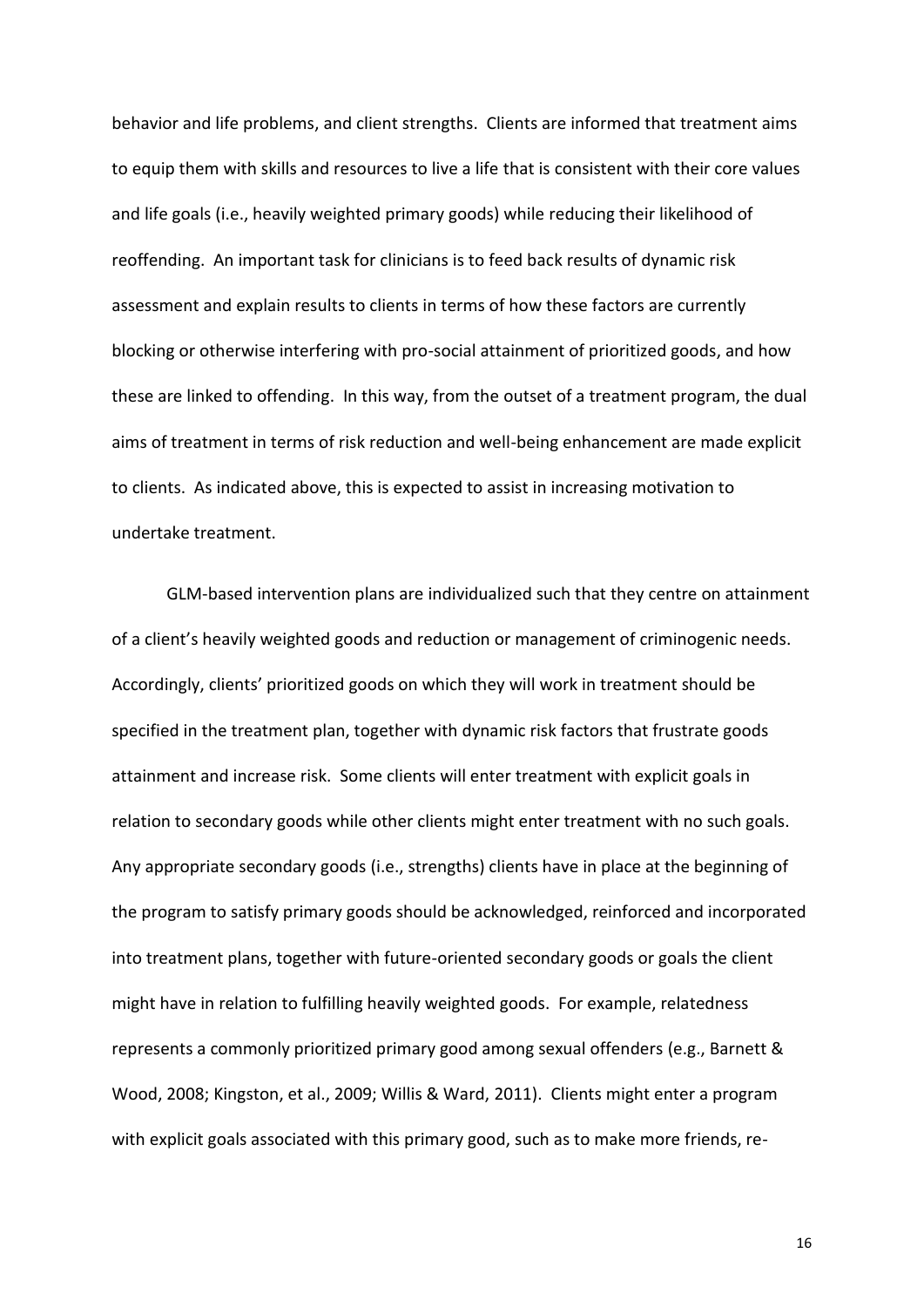connect with family, find a romantic partner, and so forth. These goals represent potential secondary goods, and are therefore included in the treatment plan with respect to attaining the primary good of relatedness. The initial intervention plan incorporates sub-goals or steps towards achieving the larger goal, which will necessarily include addressing criminogenic needs. Depending on the individual client, criminogenic needs that will require targeting might include deviant sexual arousal, using sex as a coping strategy, or sexual preoccupation as, in addition to representing dynamic risk factors, these can contribute to (i) blocking the attainment of relatedness, and/or (ii) attaining this good via offending. Importantly, not all sub-goals or steps towards goal attainment will be related to treatment *per se.* Consider the example of an individual prioritizing the primary good of excellence in work, and having the explicit goal of becoming a mechanic. This secondary good or goal is included in the client's intervention plan under the primary good of excellence in work because it will make a crucial contribution to the client's subsequent level of well-being and GLP. Sub-goals, or steps towards attaining the goal of becoming a mechanic, might include addressing criminogenic needs (e.g., impulsivity) as well as noncriminogenic needs (e.g., participating in vocational training). Thus, the intervention plan includes such aspects and, given the holistic nature of GLM-informed intervention planning, the term "intervention plan" rather than "treatment plan" is used. While treatment programs might not be resourced to directly assist clients with noncriminogenic needs, their inclusion in intervention plans assists clients to appreciate how various aspects of rehabilitation cohere and the importance of specific goods to the individual in his/her life. Moreover, the inclusion of noncriminogenic needs in intervention plans facilitates the sharing of intervention plans with other services or people with whom the client is engaged (e.g., support people, probation/parole officers, etc.), and allows others to assist the client to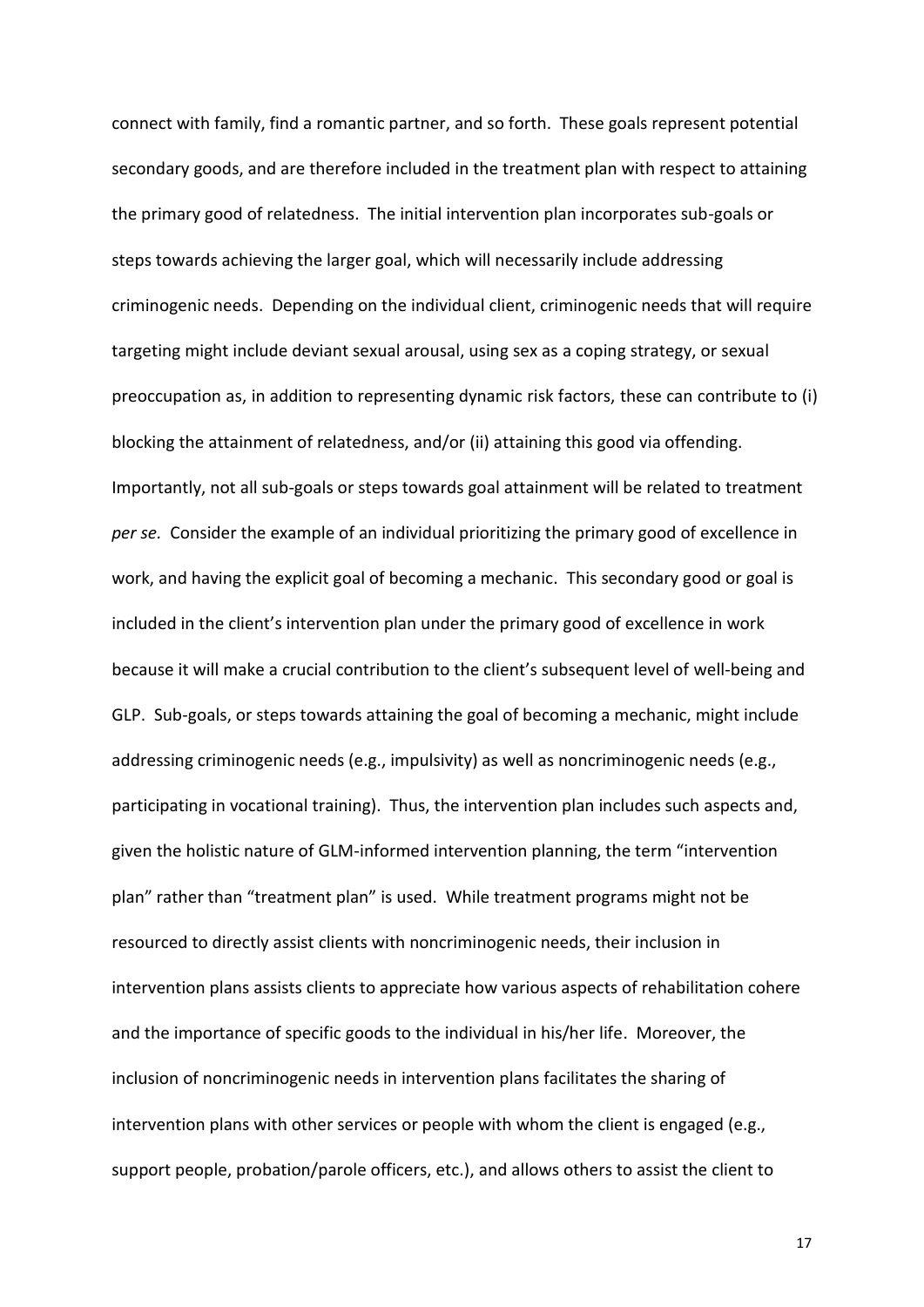work towards implementing his/her GLP. Furthermore, the inclusion of such plans allows treatment to explicitly include pro-social approach goals toward which the client can work and practice and which will ultimately assist in improving well-being.

#### *Intervention Content*

The GLM is an overarching rehabilitation framework and as such, does not prescribe specific intervention content. Moreover, by virtue of the GLM's focus on individualized GLM intervention plans, "one-size-fits-all" treatment manuals are not complementary to a GLM approach. There has been much debate about the use of manuals in treatment programs for sexual offending (e.g., Mann, 2009; Marshall, 2009). Several authors advocate the use of treatment *guides* rather than treatment manuals (e.g., Marshall, Marshall, Serran, & O'Brien, 2011), while others suggest more comprehensive materials in order to ensure adherence to, and achievement of, important treatment targets (Yates, et al., 2000). In whatever format, a structured guide enables greater tailoring of interventions to match an individual's unique intervention plan, and is thus more consistent with a GLM approach than a rigidly structured treatment manual. It is noted that some structure is required, however, in order to ensure that important treatment targets are addressed (e.g., empirically-supported dynamic risk factors) and that program integrity is high such that treatment effectiveness is maximized (Gendreau, Goggin, & Smith, 1999). In this section we provide guidelines for incorporating a GLM approach into intervention content. It is beyond the scope of this paper to provide specific guidelines and we refer interested readers to Yates et al. (2010) for an elaboration of what GLM-guided treatment could look like. In brief, this includes clear general goals and suggestions concerning the activities, strategies, and interventions that are most likely to result in constructive change, while tailoring how these specific interventions apply to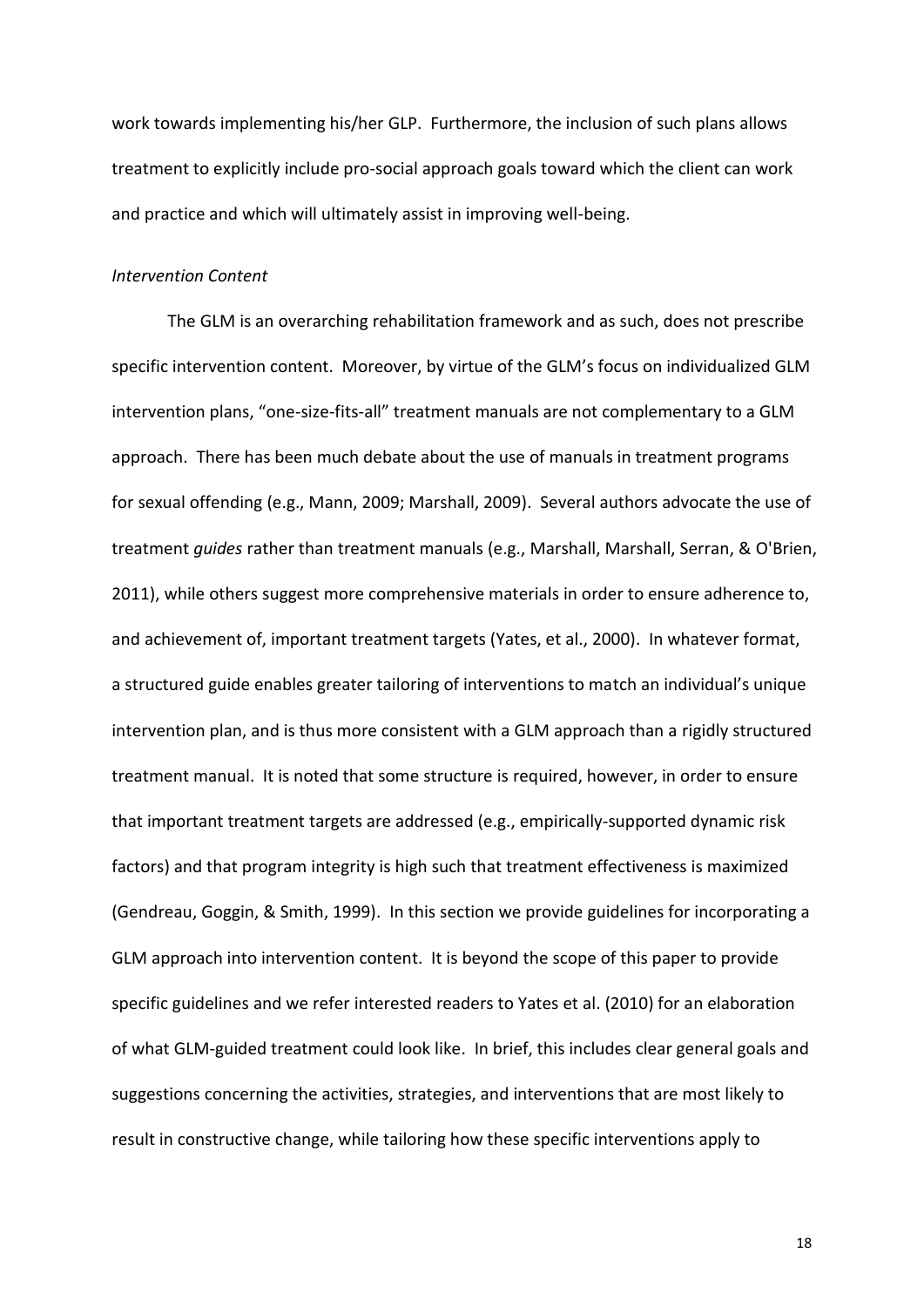individual clients. For example, treatment may include modules addressing the targets of general self-regulation, sexual self-regulation, relationships and intimacy, and so forth. Within these modules, core constructs are explored based on important risk factors and treatment targets, such as impulsivity, the use of sex as a coping strategy, and healthy and unhealthy relationships. In practice, therapists ensure these key constructs are addressed, while acknowledging that their manifestation, and the strategies required to manage these risk factors, will be unique to each client. Treatment thus ensures that it addresses important areas, while allowing the flexibility for clients to understand how each applies to their lives and the most appropriate and effective strategies to manage themselves in each area.

Initial group treatment sessions often involve establishing group norms or operating principles, group member introductions, and an orientation to treatment. Utilizing the GLM, group member introductions may involve each participant sharing a personal strength and something they want to work on in treatment, and anything else about themselves that they want to disclose. This is in contrast to the procedure adopted in many treatment programs in which introductions are solely or predominantly focused on clients' offenses, sentencing information, and criminal history. In terms of orienting clients to the GLM, a detailed description of the GLM is not necessary, although a brief description should be provided in order to reinforce the notion that intervention is an activity designed to enhance clients' well-being (see the "For Clients" section of [www.goodlivesmodel.com](http://www.goodlivesmodel.com/) for an example of a client friendly description of the GLM). The core message to be communicated is that sexual offending is considered to be the product of problematic attempts to satisfy what is important in clients' lives or the result of an otherwise problematic life plan. In this way, clients are reminded that, like all human beings, they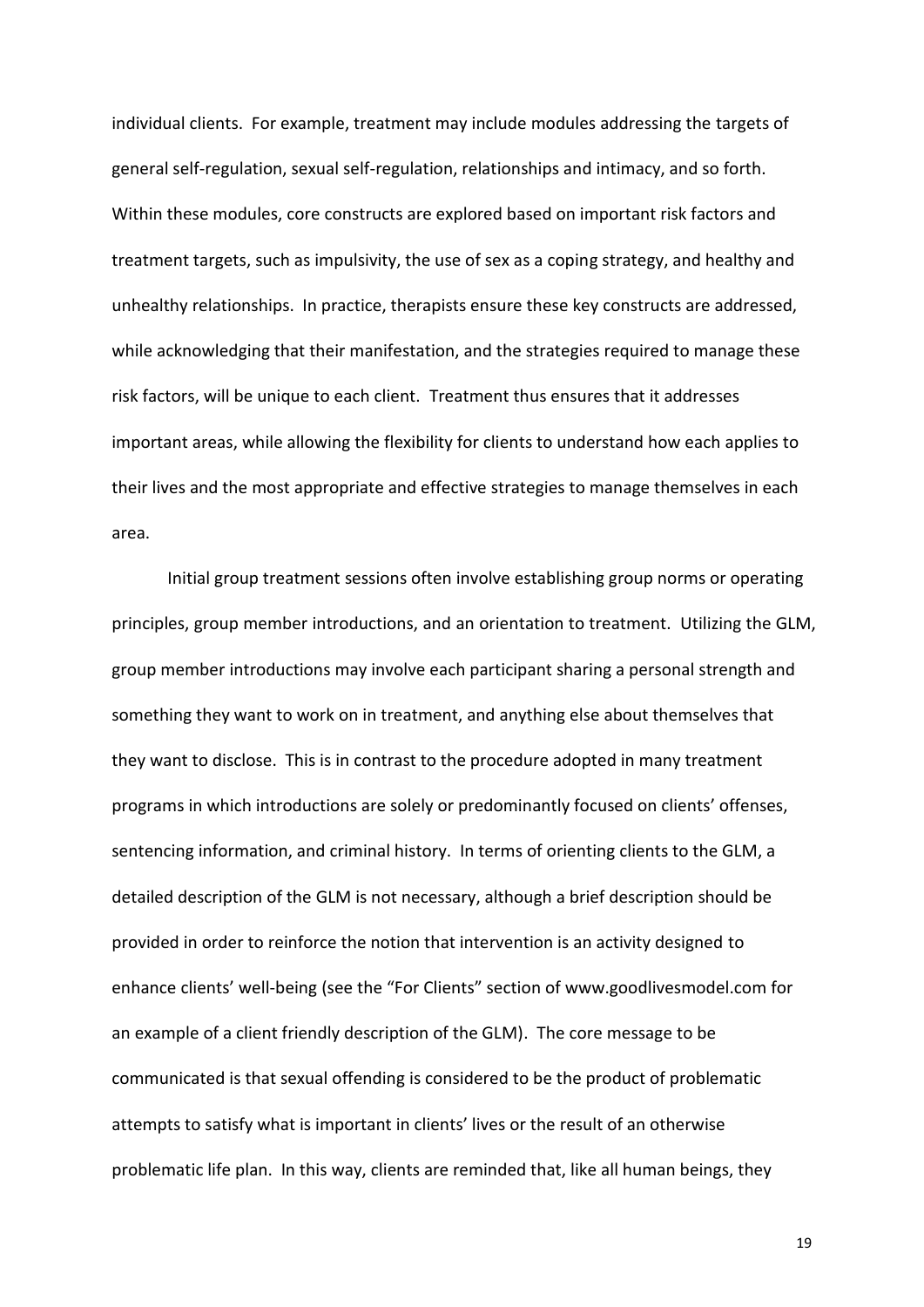have a set of heavily weighted primary goods or values (i.e., life goals) but that problems have arisen in their attempts to attain these. Treatment aims to address those problems and, more importantly, to develop skills to live a personally meaningful, offense-free life.

It is expected that modules common to RNR-based programs are included in any GLM consistent program, including modules on emotion regulation, social and intimacy skills, problem-solving skills, sexuality (including arousal reconditioning), understanding offending and self-regulation. However, within the GLM framework, CBT techniques are "wrapped around" individuals' life priorities or overarching goods, which we expand on below.

Enhancing consistency of treatment modules and assignments targeting criminogenic needs to the GLM is primarily achieved through incorporating approachoriented goals into the aims of each module, and linking each to goods fulfillment. As highlighted by Ward, Mann, and Gannon (2007), most modules typical of RNR-based sex offender treatment programs are associated with an overarching primary good. Consider a module that focuses on understanding offending and restructuring offense-supportive beliefs. Utilizing the GLM, the aim of this module would be to assist clients to develop an understanding of a simplified GLM-based case formulation. More specifically, the aim is for clients to obtain a clear understanding of how problems in their GLP contributed to their offending, and more specifically, how associated thoughts, feelings, and behaviors led to an offense. Thus, the aim of the module is approach-oriented (to gain understanding) and is linked to goods fulfillment (knowledge). By way of contrast, if the aim of such a module is for clients to identify and restructure offense-related cognitive distortions and, in doing so, to accept full responsibility for their offending, the intervention would be inconsistent with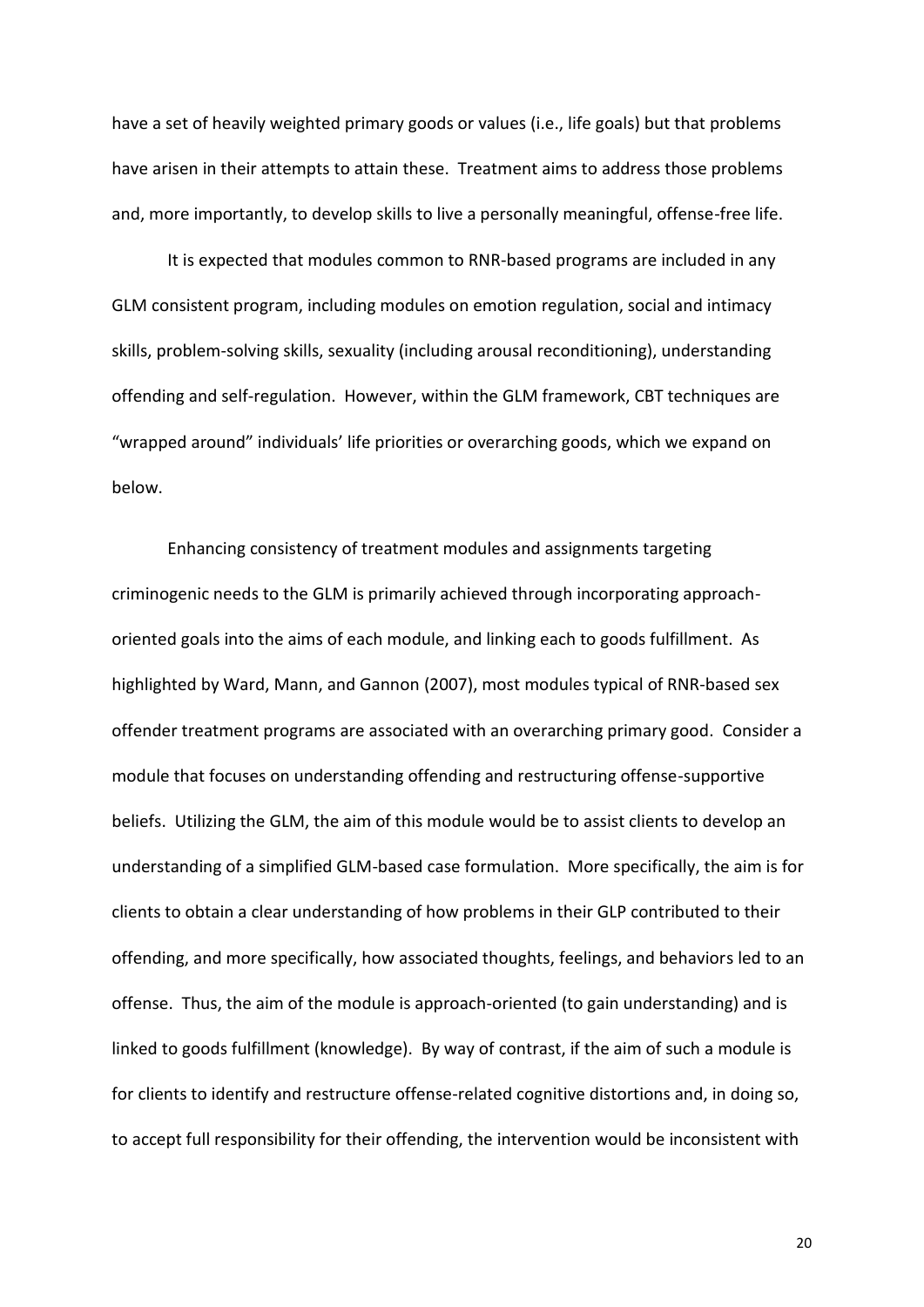a GLM approach because this aim is not associated with goods promotion (this is a societal/moral aim, not necessarily a client goal at this early stage of a program). Similarly, a module addressing relationships that focuses on intimacy deficits and avoiding problematic relationships would be inconsistent with a GLM approach, which would focus on clients' strengths in this area and explicitly on how to seek out and establish satisfying partnerships.

 Reconditioning or managing deviant sexual arousal constitutes an important component of any treatment program, given that deviant sexual interests have consistently predicted re-offending in meta-analyses (Hanson & Bussière, 1998; Hanson & Morton-Bourgon, 2005) and moreover, that several approaches for modifying deviant arousal have been documented (see Marshall, O'Brien, & Marshall, 2009). For those clients whose deviant sexual arousal represents a dynamic risk factor, a risk management approach is essential given the importance of this factor. As such, CBT interventions typically utilized in treatment are included in a GLM approach. What is different is that, in utilizing the GLM, it is also important to develop approach goals with respect to appropriate sexual fantasy, arousal, and behavior. More specifically, it is important that clients enter arousal reconditioning treatment with a clear understanding regarding how it will assist them to satisfy their heavily weighted goods and implement a future GLP  $-$  that is, that this intervention is not solely avoidance-based nor related only to risk management. The primary goods associated with this module will vary between clients, depending upon the origin of deviant sexual arousal  $-$  be it in pursuit of intimacy (relatedness), emotion regulation (inner peace) or physical satisfaction (happiness) (e.g., Ward, Mann, et al., 2007). Thus, in addition to specific behavioral techniques aimed at reconditioning deviant sexual arousal, it is important that clients are equipped with the skills and knowledge to secure the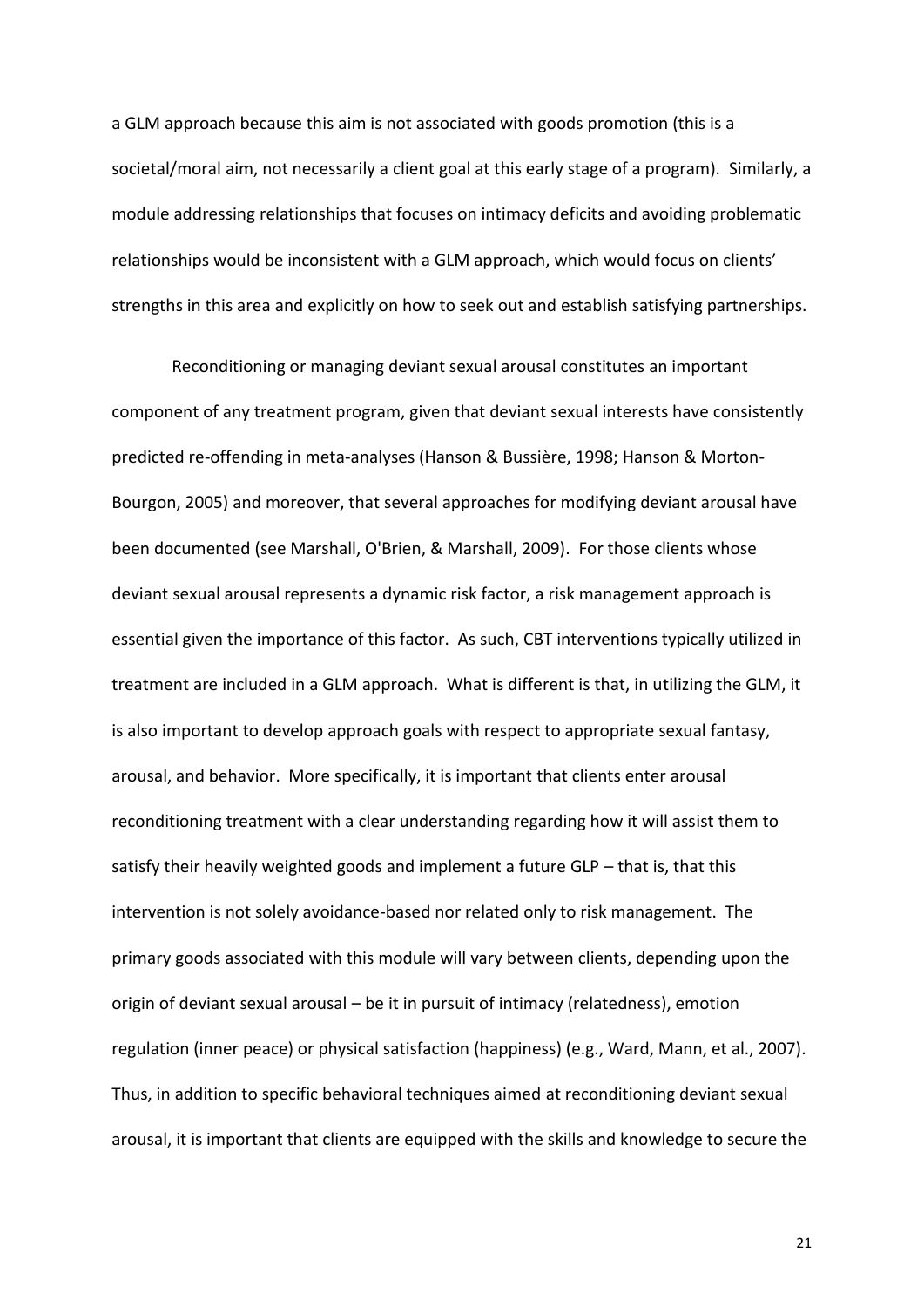underlying goods using healthy, adaptive means. Other modules common to RNR-based treatment programs and their associated goods include affect regulation, associated with inner peace and happiness; and relationship skills, associated with relatedness, community, and agency (Ward, Mann, et al., 2007). Utilizing the GLM, it is essential that these links are made explicit throughout a program, such that clients can appreciate how each module or assignment can assist them develop skills to satisfy primary goods in pro-social ways.

The final phase or module of a GLM-consistent treatment program involves assisting clients to develop and implement a future-oriented GLP. GLPs contain a detailed set of plans to assist clients to satisfy their heavily weighted goods in ways that are incompatible with future offending. Thus GLPs revolve around the pro-social attainment of clients' heavily weighted goods, and contain realistic secondary goods to satisfy the primary ones. GLPs contain immediate, medium, and longer term foci, as appropriate. Attention to a client's social environment becomes increasingly important at this point of a program, as it is crucial that client plans are realistic and achievable in the environments in which they intend to live. Release planning (e.g., considering housing, employment, and social support) therefore becomes a key intervention component for prison or residential programs, which is supported by empirical research documenting the importance of release planning in reducing sexual recidivism (Schoones, Willis, & Grace, in press; Willis & Grace, 2008, 2009; see also Yates, et al., 2000). A GLP will necessarily attend to areas of risk, but as in the initial intervention plan, risk factors are conceptualized as potential obstacles blocking goods fulfillment in addition to being intervention targets in and of themselves. At this point in a program, clients would have developed skills to address risk factors, which can be incorporated into the GLP accordingly. For example, deviant sexual interests might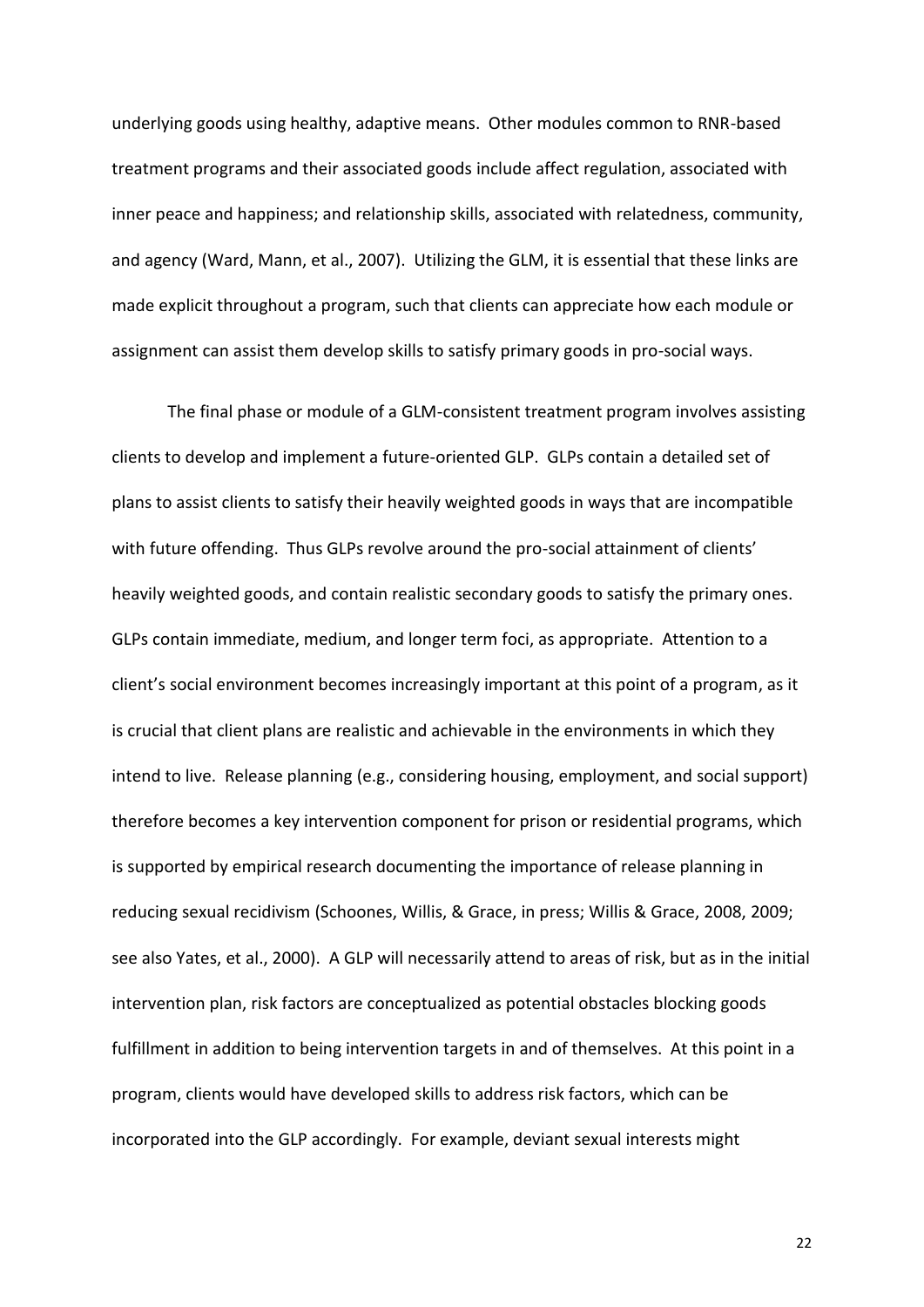represent an obstacle towards securing the primary good of relatedness. Through treatment, a client might have learned to recondition or manage deviant arousal patterns; however, the potential for deviant sexual arousal to recur must be acknowledged, together with strategies to implement in the event of a recurrence. Additionally, by virtue of having developed appropriate approach goals to meet sexual needs, clients possess additional strategies to attain the primary good associated with these needs in pro-social, non-harmful ways. This approach differs from a traditional relapse prevention plan, in which deviant sexual arousal would be listed as a warning sign together with a list of "coping skills" to employ in the event of a recurrence. Utilizing the GLM, deviant sexual arousal is incorporated into a GLP as a sign or indicator that a client might not be attaining an associated good (e.g., relatedness, inner peace, or life). A risk management plan is also included, although this is formulated as part of a broader overall self-regulation plan (Ward, et al., 2006; Yates, et al., 2010). Rather than focusing on "coping skills," clients develop various approach-oriented strategies they can implement to both reduce the potential for recurrence and to employ in the event that acute deviant sexual arousal occurs. The point of difference is twofold: to include risk factors and strategies in a GLP and to specify the reasons for their inclusion (i.e., attaining heavily weighted goods versus managing risk by dealing with high-risk situations). By extension, in the community, supervision also addresses these two elements: monitoring and managing risk and ensuring that clients are working toward attaining primary goods (Yates & Prescott, 2011; Yates et al., 2010). *Intervention Delivery* 

Intervention delivery is concerned with therapists' and others' (e.g., parole and probation officers') attitudes and approaches to intervention, language used in reference to clients, and the procedural aspects of treatment programs. Central to the ethical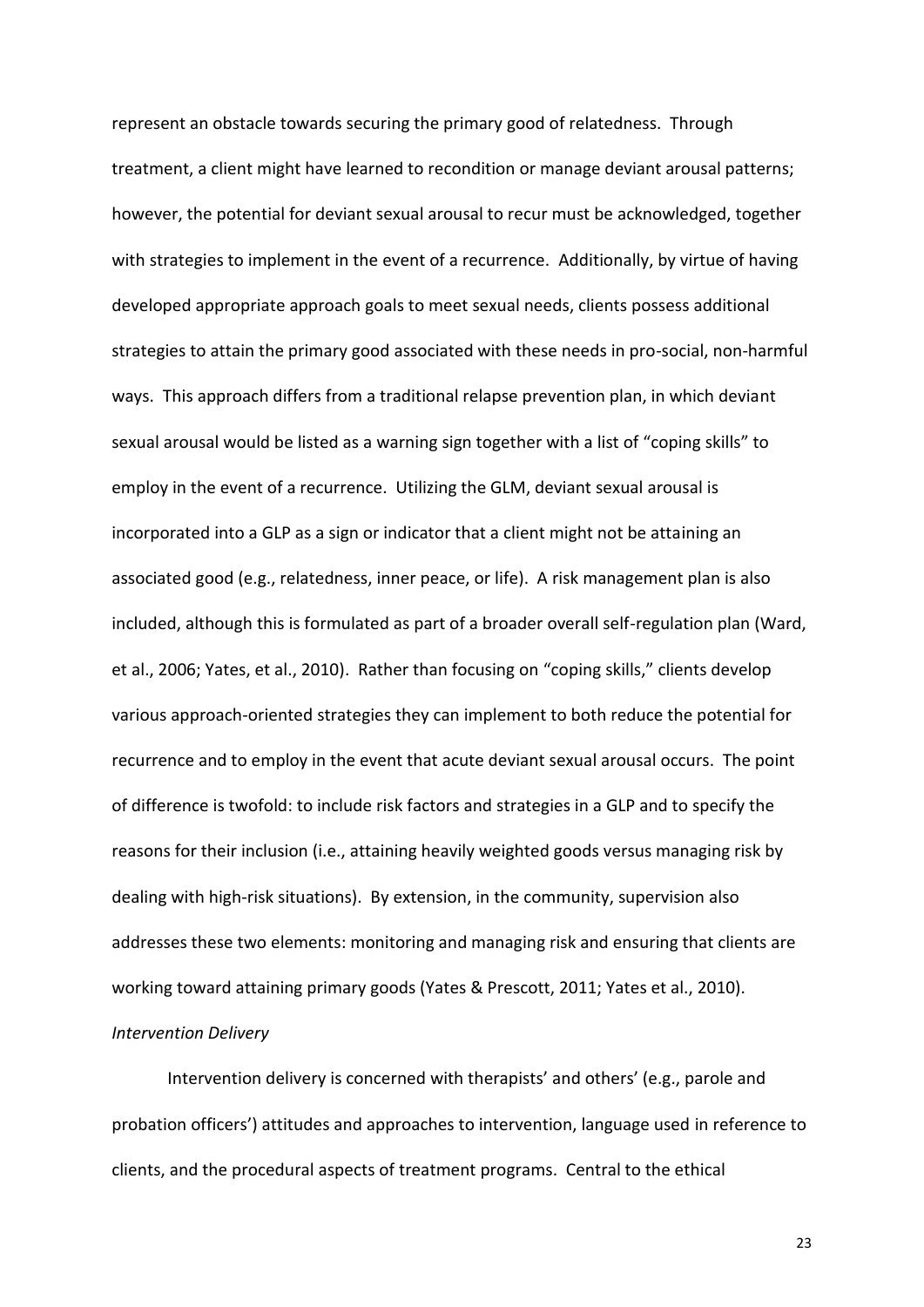commitments of the GLM is the acknowledgement that individuals who have engaged in sexually harmful behavior are "people like us" (Laws & Ward, 2011). Like us, clients have the right to be treated with dignity and respect. At an operational level, this includes considering how a client wishes to be addressed, taking into account any cultural or other specific responsivity issues, and displaying positive therapist characteristics in all interactions with clients. Positive therapist characteristics include displays of warmth, respect, praise, empathy, and appropriate humor, and have been empirically associated with treatment change (e.g., Marshall, 2005). Like other practice implications of the GLM (e.g., attention to a client's social environment), attention to positive therapist characteristics is not something unique to the GLM, but fits particularly well with the GLM rehabilitation framework. Additionally, a unique feature of the GLM is its comprehensive and holistic framework, which enables it to seamlessly integrate aspects of good clinical practice such as paying attention to process and therapist variables, as well as giving direct consideration to areas often overlooked in sex offender treatment (e.g., clients' values and well-being). By way of contrast, hostility, negative labeling of the client, and the use of confrontation are all inconsistent with a GLM approach and do not represent empirically supported means of promoting change (Laws & Ward, 2011). Also central to the ethical commitments of the GLM is recognition of client agency and autonomy, which has several implications for the operational aspects of a treatment program, including a collaborative and transparent approach to assessment, intervention planning, and intervention content. This means that results of assessment and any reports written about clients should be reviewed with clients and their input sought as appropriate.

Throughout this paper, we have highlighted the importance of tailoring interventions to each client's unique intervention plan. While there will be overlap between group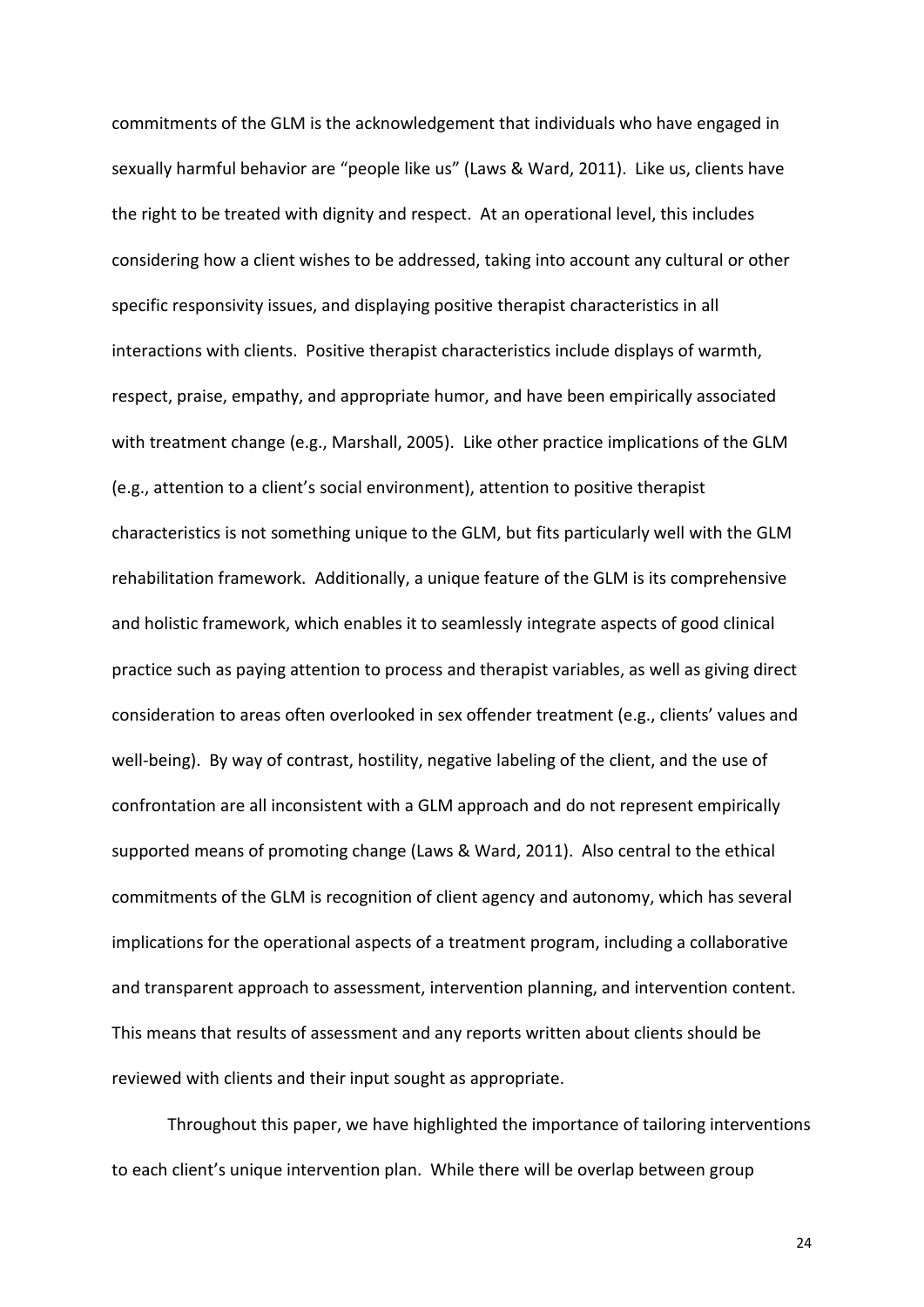members' criminogenic needs, the nature and intensity of interventions required will differ between clients depending on which criminogenic needs present the greatest barriers to implementing their GLP. Additionally, while noncriminogenic aspects of intervention plans might not be explicitly targeted in a treatment program, "check-in" discussions at the beginning of groups can be used to discuss such issues and provide a forum to encourage clients as they go about implementing their GLPs outside treatment sessions (e.g., through reinforcing pro-social attempts to satisfy primary goods). As clients address criminogenic needs or obstacles that have previously hindered goods attainment, intervention plans are updated to reflect a client's progress and the direction his/her future-oriented GLP is taking.

An additional consideration concerning intervention delivery is the environmental context in which programs operate, including the treatment room and its surroundings. In recognizing the GLM's commitment to client agency, care should be taken in the basic setup of the treatment room such that the therapist is not seen as superior to clients, nor seen as a teacher. To illustrate, sitting in a circle with clients communicates a sense of equality, respect, inclusion, and collaboration, whereas sitting behind a desk at the front of the room communicates the idea that the therapist is a teacher or an expert, that the group room is a classroom, and that clients are passive recipients of information. While the therapist might sometimes take on a teaching role, treatment is an exploratory process in which clients are active participants, and the therapist is generally a guide, not a teacher. There are several ways in which GLM principles can be embedded both inside and outside of the group room. For example, a diagram illustrating the GLM might be displayed in the group room and consistently revisited as clients check in and report back on progress associated with their intervention plans and GLPs.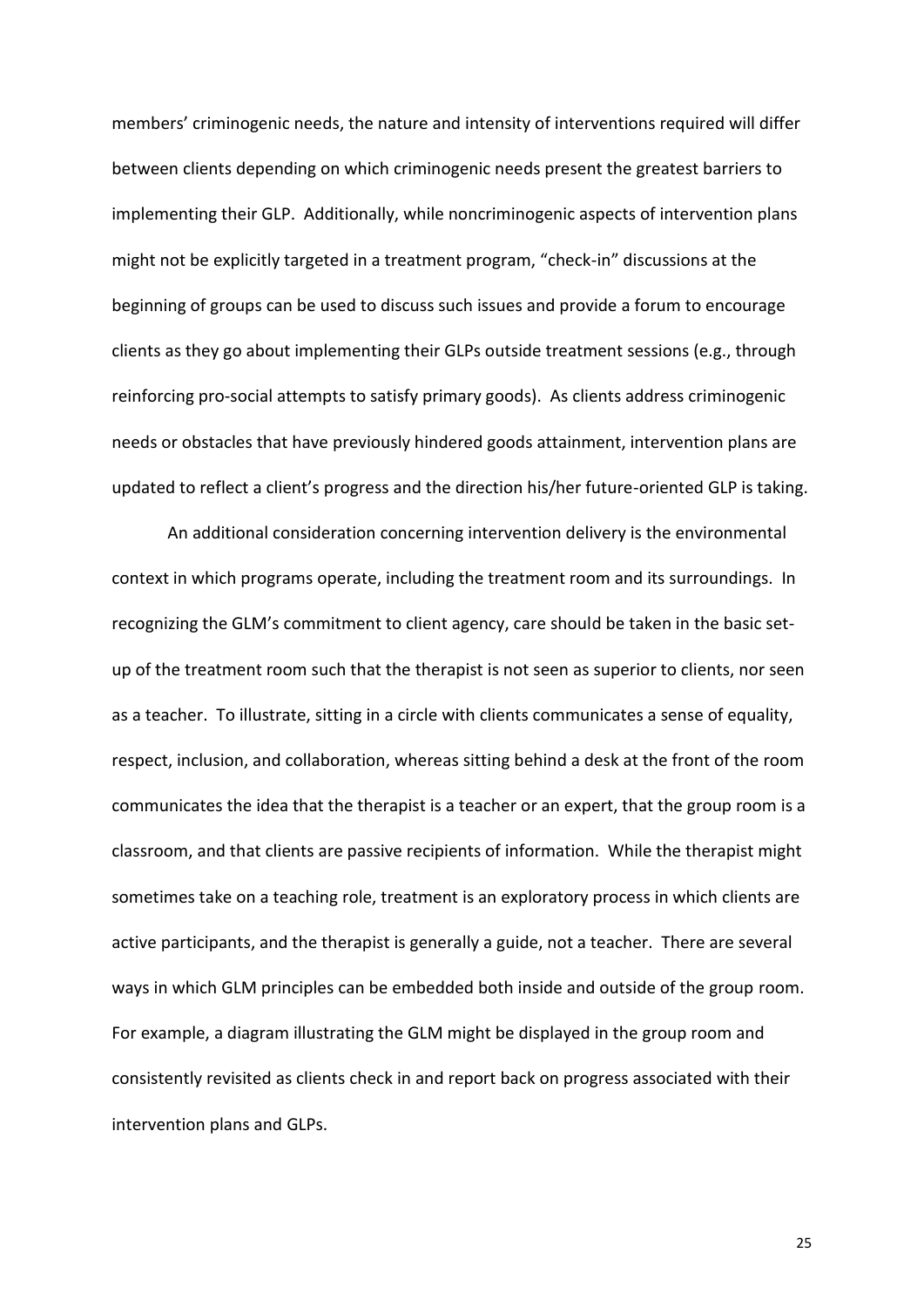Finally, consistent with the GLM's emphasis on a client's social environment, wherever possible we advocate for generalizing GLM principles beyond the treatment room and into the environment in which a program operates  $-$  be it within a correctional facility or community-based case management system, for example. To reiterate, GLM-based intervention plans are concerned with equipping clients with the skills, knowledge, and resources to attain their prioritized goods in personally meaningful and socially acceptable ways. Offense-specific treatment comprises an important part of any intervention plan; however, successful attainment of prioritized goods also requires specified environmental resources and supports. To this end, involving multidisciplinary team members (i.e., correctional workers, nurses, healthcare workers, therapeutic activity workers) is crucial in ensuring the necessary environmental conditions are in place, as is establishing the external conditions and opportunities to ensure that clients can attain primary goods. The GLM provides a useful framework in which input from all professionals can be cohesively and systematically linked. For example, an offender who particularly values knowledge acquisition and the development of cultural expertise may have university teachers, local indigenous experts, his therapist, and support people on his intervention team. Accordingly, it is beneficial for all staff involved in a client's rehabilitation to be trained in the basic underpinnings of the GLM.

#### Concluding Comments

The GLM represents a contemporary, strengths-based approach to offender rehabilitation that complements the RNR by providing a more engaging, client-centered framework for sex offender treatment programs. Throughout this paper we have illustrated the clinical implications arising from a GLM framework as they relate to program aims and orientation, assessment, intervention planning, content, and delivery. It is important to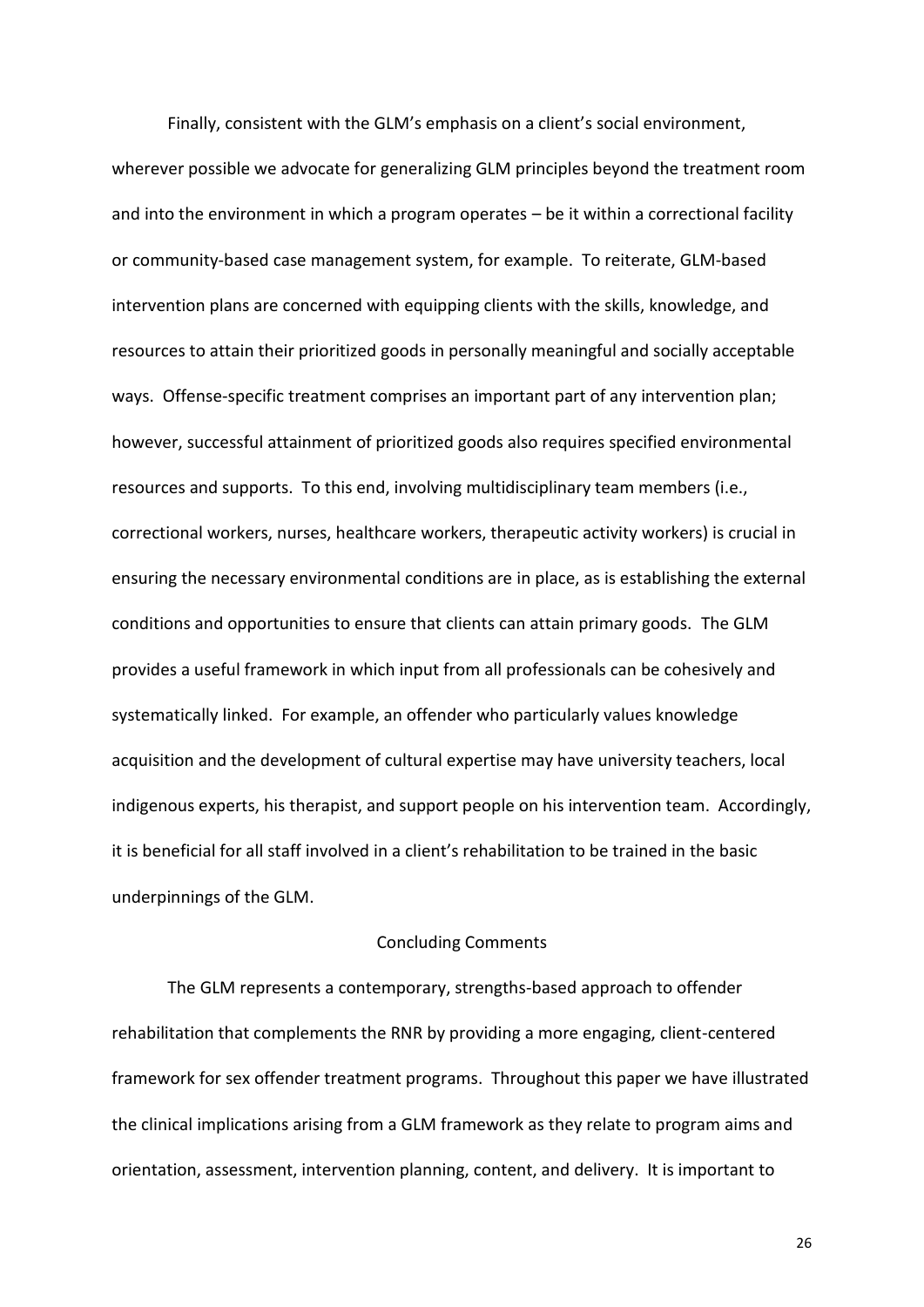emphasize that the GLM is a rehabilitation *framework* and, as such, is not therapeutically prescriptive. In concrete terms, this means that clinicians can exercise flexibility and creativity in determining how they integrate GLM ideas into their practice, so long as their approach is consistent with the guidelines we have offered, and that treatment addresses both risk reduction and goods attainment systematically. It is essential that the core constructs be imbedded throughout treatment, and not just as an additional module added to an existing program.

We acknowledge that external constraints such as resourcing and legislative demands might present barriers to fully integrating a GLM approach (Willis, et al., 2012). We also acknowledge that, while a growing body of empirical research supports the integration of GLM ideas and practices, whether increased responsiveness to the GLM (i.e., considering assessment, intervention planning, intervention content, and intervention delivery) enhances program outcomes remains unknown. Consistent and appropriate application of the GLM is a necessary precursor for such research. We hope that the guidelines we have offered will provide a useful platform for future research to investigate the effectiveness of GLM-based interventions.

It is too easy in today's political climate to confuse important social policy goals such as the reduction of offending rates with an overly restrictive, and at times, quite punitive intervention style. The social science literature is clear that human beings are far more responsive to inclusionary efforts and constructive approaches when challenged to change destructive social and personal behaviors, and their associated goals (Laws & Ward, 2011). We all agree that treatment for sexual offending should aim to make the world a safer place for men, women and children, and therefore target each individual's array of dynamic risk factors. However, this does not mean that the needs of offenders, as fellow human beings,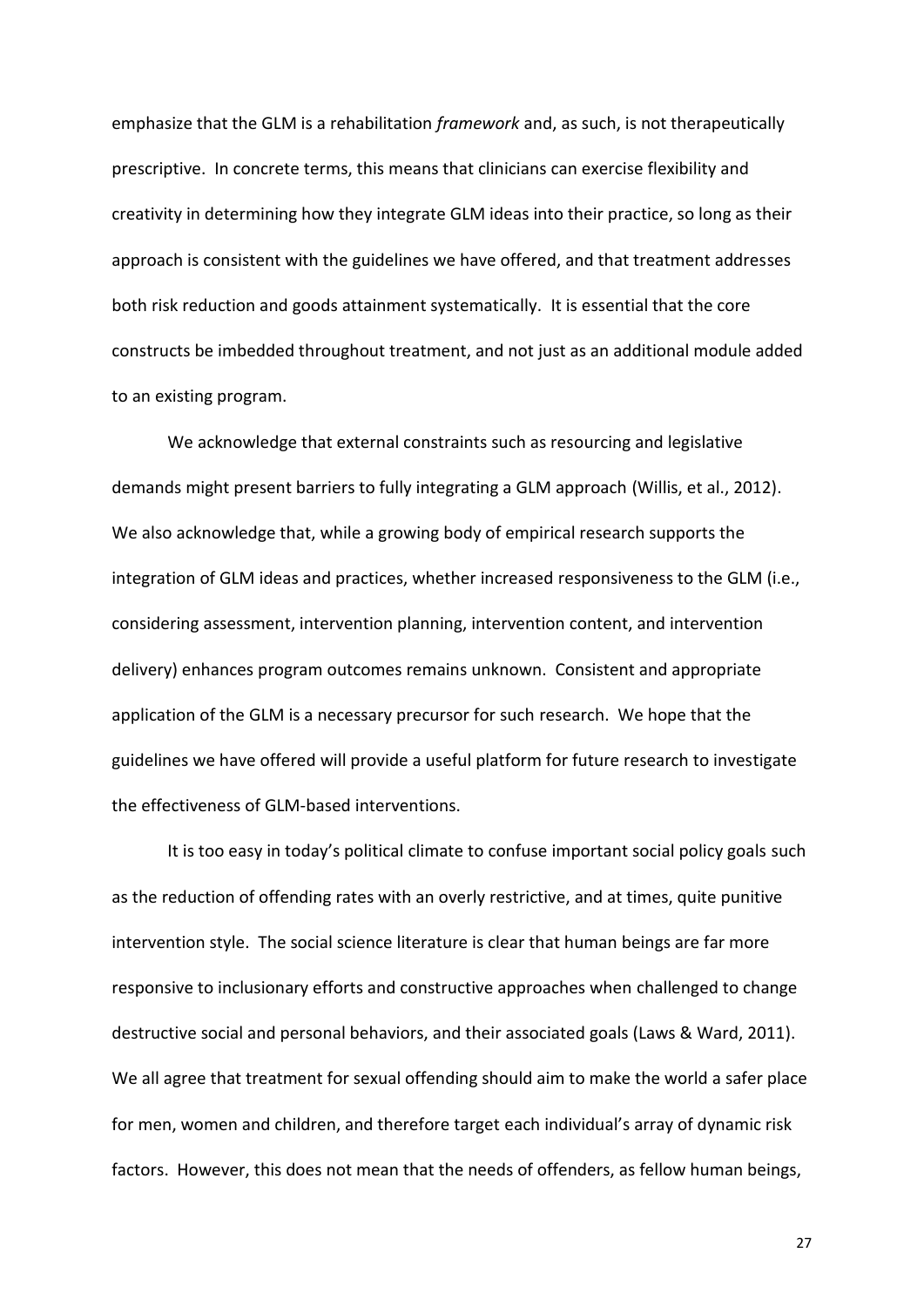ought to be overlooked or their rights to lead better lives disregarded. A striking feature of strength-based intervention approaches such as the GLM is that they are able to address both the interests of offenders and the rest of the community at the same time. By offering offenders hope of more fulfilling lives, intervention can also ensure that their capacity to harm others is significantly diminished.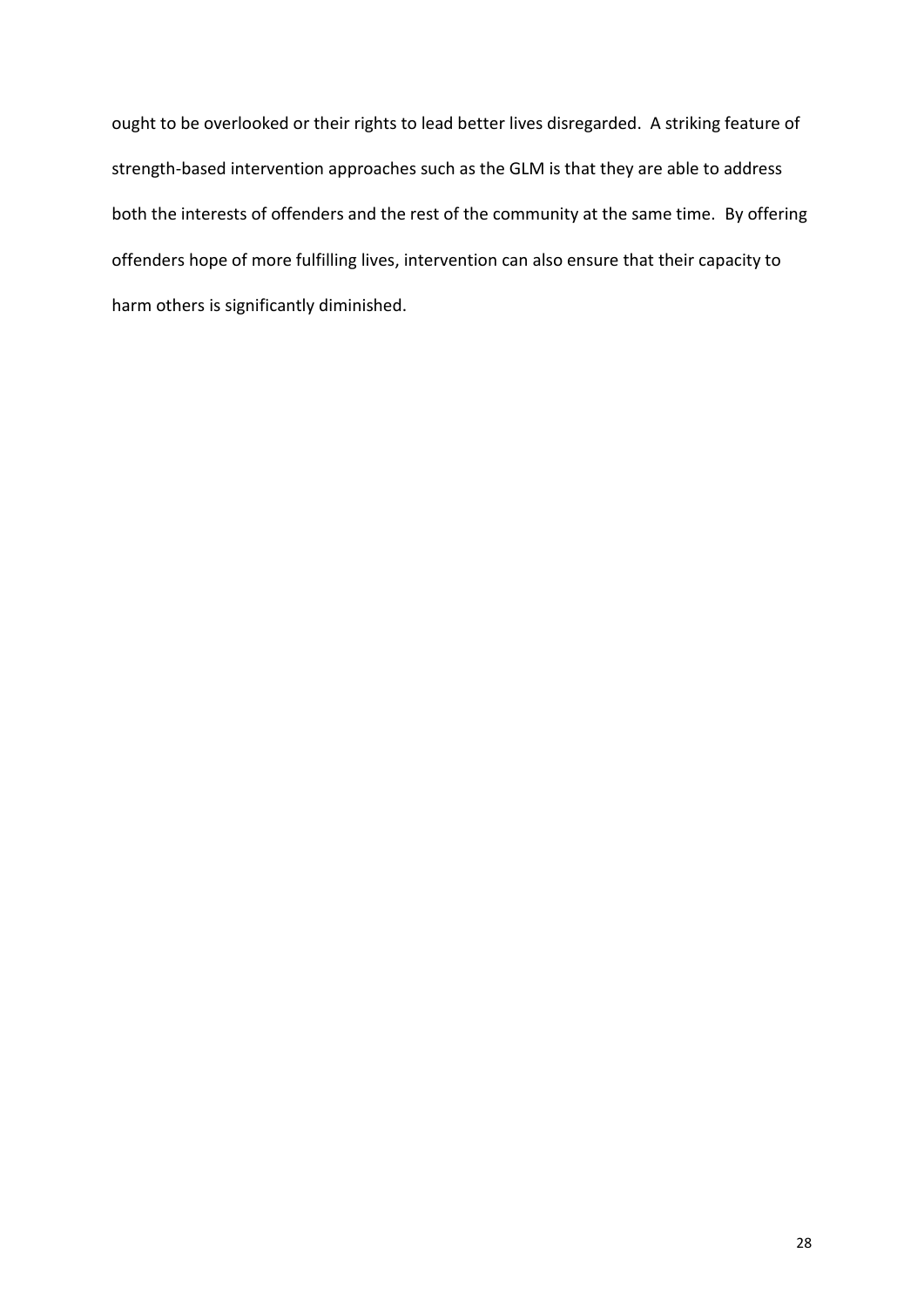#### References

- Andrews, D. A., & Bonta, J. (2006). *The psychology of criminal conduct* (4th ed.). Cincinnati, OH: Anderson Publishing.
- Barnett, G., & Wood, J. L. (2008). Agency, relatedness, inner peace, and problem solving in sexual offending: How sexual offenders prioritize and operationalize their good lives conceptions. *Sexual Abuse: Journal of Research and Treatment, 20*, 444-465. doi: 10.1177/1079063208325202
- Bonta, J., & Andrews, D. A. (2010). Viewing offender assessment and rehabilitation through the lens of the risk-need-responsivity model. In F. McNeill, P. Raynor & C. Trotter (Eds.), *Offender Supervision: New Directions in Theory, Research and Practice* (pp. 19- 40). Oxon, UK: Willan Publishing.
- Frisch, M. B., Cornell, J., Villanueva, M., & Retzlaff, P. J. (1992). Clinical validation of the Quality of Life Inventory. A measure of life satisfaction for use in treatment planning and outcome assessment. *Psychological Assessment, 4*, 92-101. doi: 10.1037/1040- 3590.4.1.92
- Gannon, T. A., King, T., Miles, H., Lockerbie, L., & Willis, G. M. (2011). Good lives sexual offender treatment for mentally disordered offenders. *British Journal of Forensic Practice, 13*, 153-168. doi: 10.1108/14636641111157805
- Gendreau, P., Goggin, C., & Smith, P. (1999). The forgotten issue in effective correctional treatment: Program evaluation. *International Journal of Offender Therapy and Comparative Criminology, 43, 180-187.*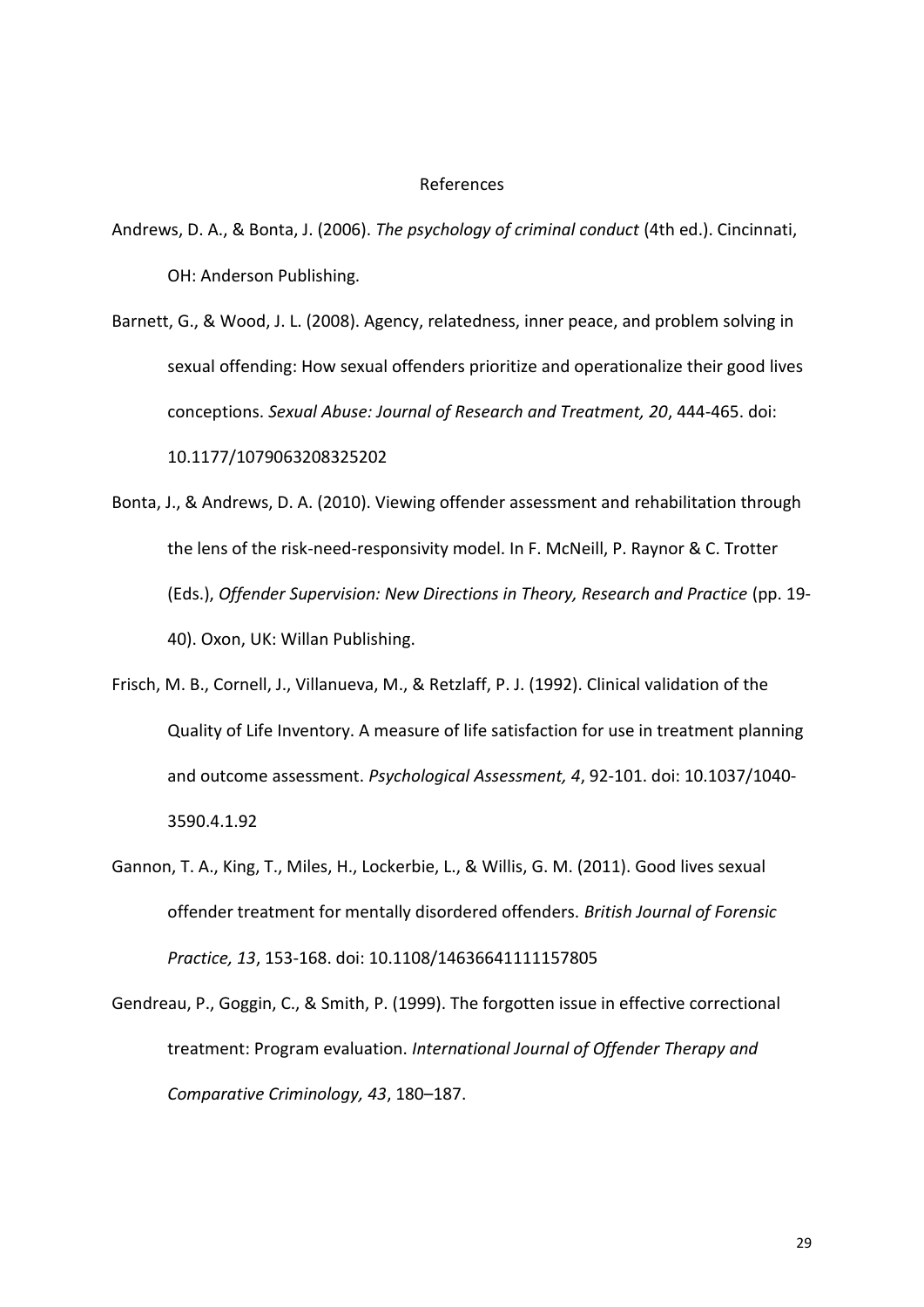Hanson, R. K., & Bussiere, M. T. (1998). Predicting relapse: A meta-analysis of sexual offender recidivism studies. *Journal of Consulting and Clinical Psychology, 66*, 348- 362. doi: 10.1037/0022-006X.66.2.348

- Hanson, R. K., Gordon, A., Harris, A. J. R., Marques, J. K., Murphey, W., Quinsey, V. L., et al. (2002). First report of the collaborative outcome data project on the effectiveness of psychological treatment for sex offenders. *Sexual Abuse: A Journal of Research and Treatment, 14*, 169- 194.
- Hanson, R. K., Harris, A. J. R., Scott, T., & Helmus, L. (2007). Assessing the risk of sexual offenders on community supervision: The Dynamic Supervision Project. Ottawa: Public Safety Canada.
- Hanson, R. K., & Morton-Bourgon, K. E. (2005). The characteristics of persistent sexual offenders: A meta-analysis of recidivism studies. *Journal of Consulting and Clinical Psychology, 73*, 1154-1163. doi: 10.1037/0022-006X.73.6.1154
- Harkins, L., Flak, V. E., & Beech, A. (in press). Evaluation of a community-based sex offender treatment program using a Good Lives Model approach. *Sexual Abuse: A Journal of Research and Treatment*.
- Hayes, S. C., Strosahl, K., & Wilson, K. G. (2011). *Acceptance and Commitment Therapy: The Process and Practice of Mindful Change (2nd ed.)*. New York: Guilford Press
- Helmus, L., Babchisin, K. M., Hanson, R. K., & Thornton, D. (2010). Static-99R: Revised Age Weights. Retrieved from http://www.static99.org/pdfdocs/static-99randage20091005.pdf
- Kingston, D. A., Yates, P. M., Simons, D. A., & Tyler, C. (2009, October). *The Self-Regulation Model of sexual offender treatment: Relationship to risk and the Good Lives Model*.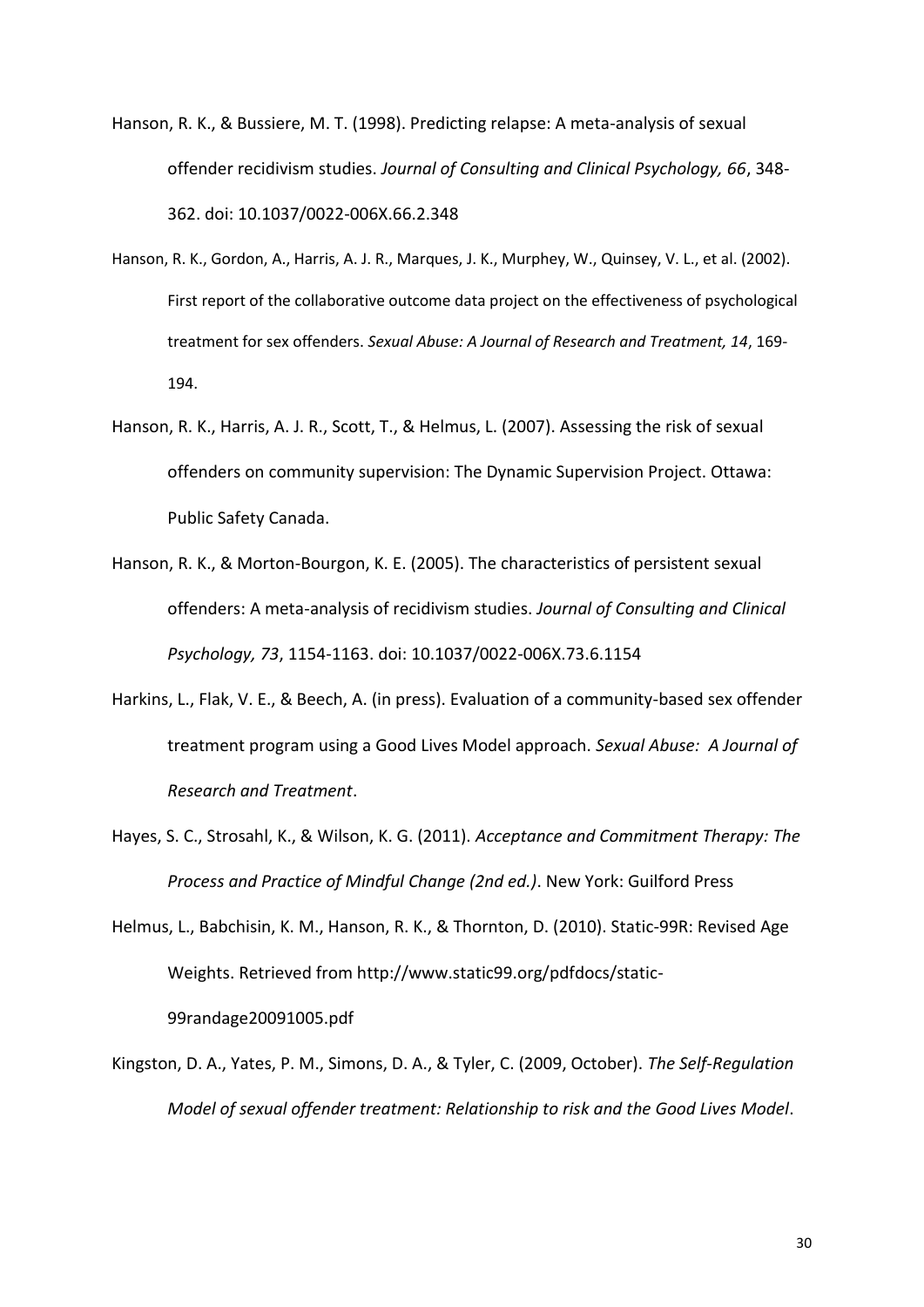Paper presented at the 28th Annual Convention of the Association for the Treatment of Sexual Abusers (ATSA), Dallas, TX.

Laws, D. R. (1989). *Relapse prevention with sex offenders*. New York: Guilford Press.

- Laws, D. R., & Ward, T. (2011). Desistance and sexual offending: Alternatives to throwing away the keys. New York, NY: Guildford Press.
- Mann, R. E. (2009). Sex offender treatment: The case for manualization. *Journal of Sexual Aggression, 15*, 121-131. doi: 10.1080/13552600902907288
- Mann, R. E., Webster, S. D., Schofield, C., & Marshall, W. L. (2004). Approach versus avoidance goals in relapse prevention with sexual offenders. *Sexual Abuse: A Journal of Research and Treatment, 16*, 65-75.
- Marshall, W. L. (2005). Therapist Style in Sexual Offender Treatment: Influence on Indices of Change. *Sexual Abuse: Journal of Research and Treatment, 17*, 109-116. doi: 10.1177/107906320501700202
- Marshall, W. L. (2009). Manualization: A blessing or a curse? *Journal of Sexual Aggression, 15*, 109-120. doi: 10.1080/13552600902907320
- Marshall, W. L., & Burton, D. L. (2010). The importance of group processes in offender treatment. *Aggression and Violent Behavior, 15*, 141-149. doi:

10.1016/j.avb.2009.08.008

- Marshall, W. L., Marshall, L. E., Serran, G. A., & O'Brien, M. D. (2011). *Rehabilitating sexual offenders: A strength-based approach*. Washington, DC: American Psychological Association.
- Marshall, W. L., O'Brien, M. D., & Marshall, L. E. (2009). Modifying sexual preferences. In A. Beech, L. A. Craig & K. D. Browne (Eds.), *Assessment and treatment of sex offenders: a handbook* (pp. 311-327). Chichester, England: Wiley.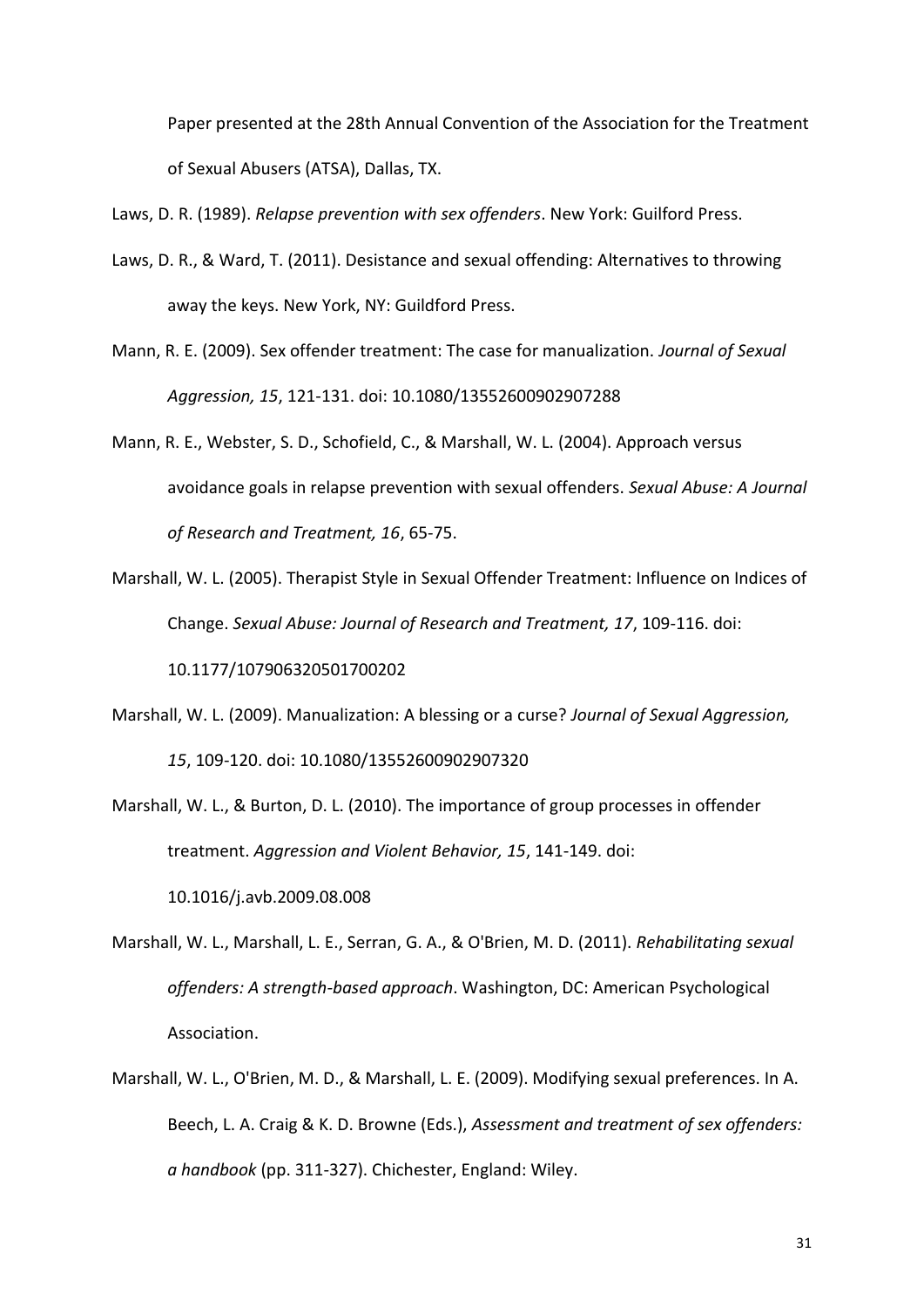- McGrath, R., Cumming, G., Burchard, B., Zeoli, S., & Ellerby, L. (2010). *Current practices and emerging trends in sexual abuser management: The Safer Society 2009 North American survey.* Brandon, Vermont: Safer Society Press.
- Miller, W. R., & Rollnick, S. (Eds.). (2002). *Motivational Interviewing: Preparing people for change* (2nd ed.). New York, NY: Guildford Press.
- Purvis, M. (2010). *Seeking a Good Life: Human Goods and Sexual Offending*. Germany: Lambert Academic Press.
- Scoones, C., Willis, G. M., & Grace, R. C. (2012). Beyond static and dynamic risk factors: the incremental predictive validity of release planning in sex offender risk assessment. *Journal of Interpersonal Violence*, *27,* 222 - 238.
- Sellen, J. L., McMurran, M., Cox, W. M., Theodosi, E., & Klinger, E. (2006). The personal concerns inventory (offender adaptation): measuring and enhancing motivation to chance. *International Journal of Offender Therapy and Comparative Criminology, 50*, 294-305. doi: 10.1177/0306624X05281829
- Simons, D. A., McCullar, B., & Tyler, C. (2006, September). *Evaluation of the Good Lives Model approach to treatment planning*. Paper presented at the 25th Annual Association for the Treatment of Sexual Abusers Research and Treatment Conference, Chicago, Illinois.
- Thornton, D. (1997, October). *Is relapse prevention really necessary?* Paper presented at the the meeting of the Association for the Treatment of Sexual Abusers, Arlington, VA.
- Ward, T. (2002). Good lives and the rehabilitation of offenders: promises and problems. *Aggression and Violent Behavior, 7*, 513-528. doi: 10.1016/S1359-1789(01)00076-3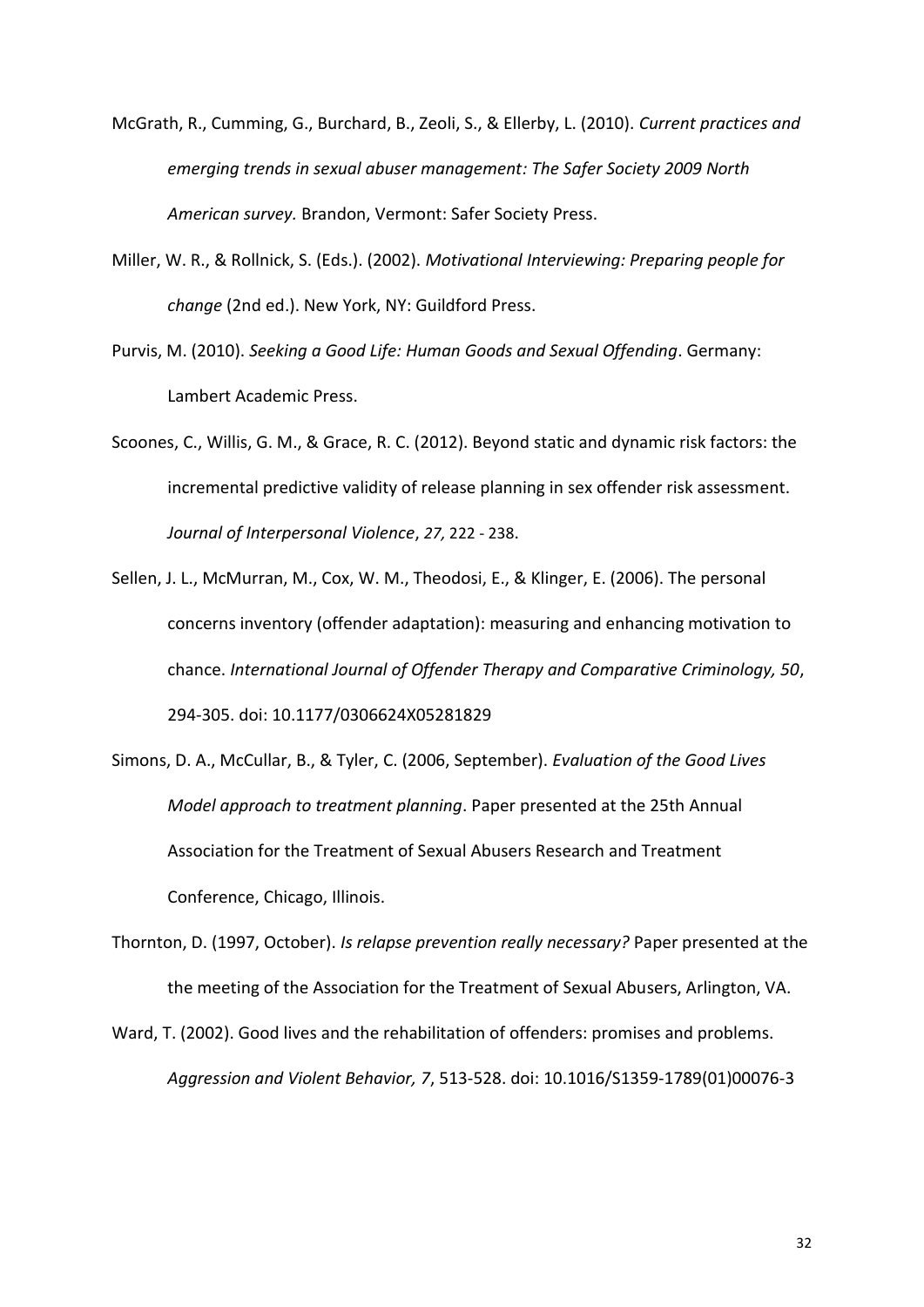- Ward, T., & Gannon, T. A. (2006). Rehabilitation, etiology, and self-regulation: The comprehensive good lives model of treatment for sexual offenders. *Aggression and Violent Behavior, 11*, 77-94. doi: 10.1016/j.avb.2005.06.001
- Ward, T., & Hudson, S. M. (1998). A model of the relapse process in sexual offenders. *Journal of Interpersonal Violence, 13*, 700-725.
- Ward, T., & Mann, R. (2004). Good lives and the rehabilitation of offenders: A positive approach to treatment. In A. Linley & S. Joseph (Eds.), *Positive psychology in practice* (pp. 598-616). Hoboken, NJ: John Wiley & Sons.
- Ward, T., Mann, R. E., & Gannon, T. A. (2007). The good lives model of offender rehabilitation: Clinical implications. *Aggression and Violent Behavior, 12*, 87-107. doi: 10.1016/j.avb.2006.03.004
- Ward, T., & Maruna, S. (2007). *Rehabilitation: Beyond the risk assessment paradigm*. London, UK: Routledge.
- Ward, T., Melser, J., & Yates, P. M. (2007). Reconstructing the Risk Need Responsivity Model: A theoretical elaboration and evaluation. *Aggression and Violent Behavior, 12*, 208- 228. doi: 10.1016/j.avb.2006.07.001
- Ward, T., & Stewart, C. A. (2003). The treatment of sex offenders: Risk management and good lives. *Professional Psychology: Research and Practice, 34*, 353-360. doi: 10.1037/0735-7028.34.4.353
- Ward, T., & Syversen, K. (2009). Human dignity and vulnerable agency: An ethical framework for forensic practice. *Aggression and Violent Behavior, 14*, 94-105. doi: 10.1016/j.avb.2008.12.002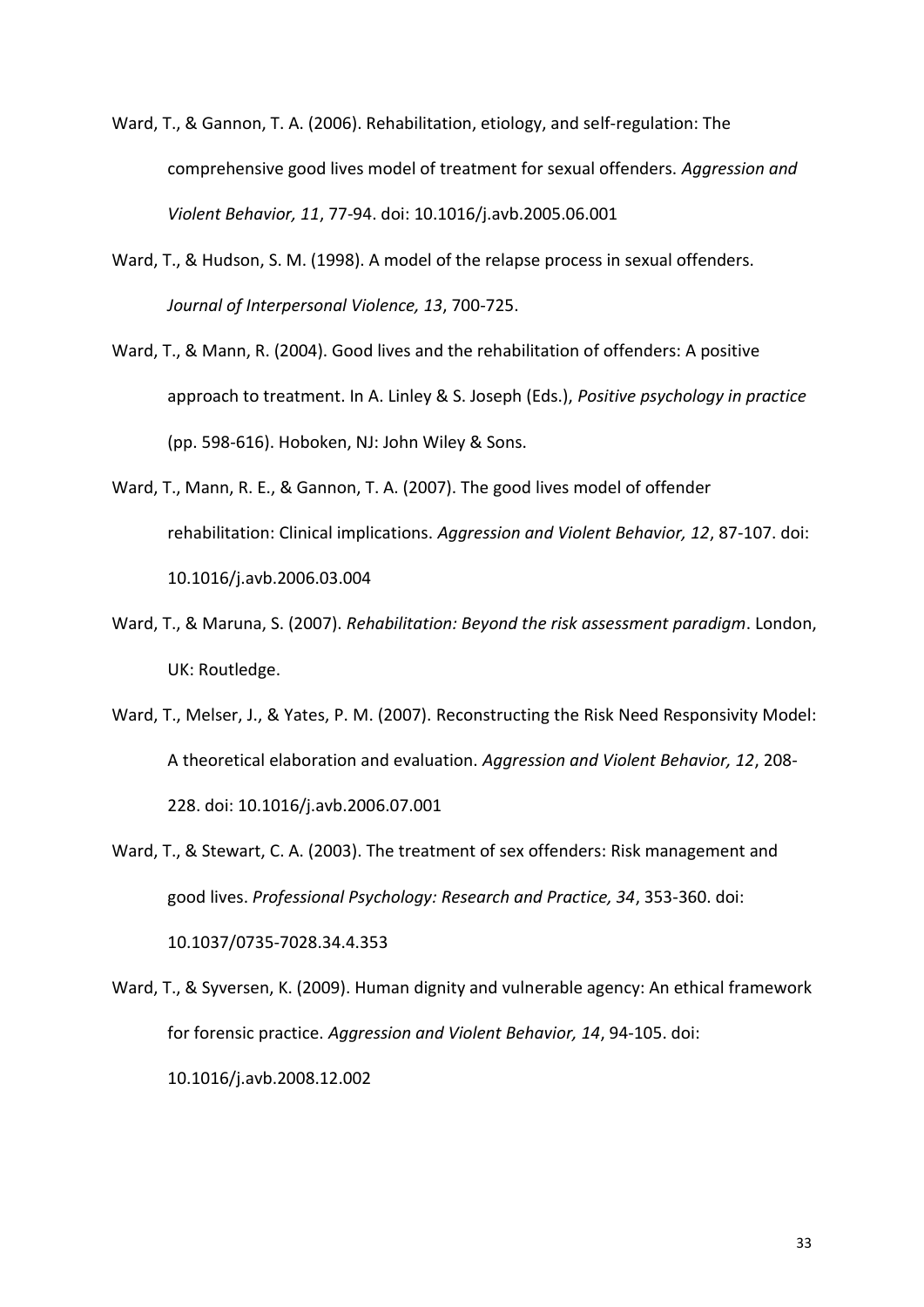- Ward, T., Yates, P. M., & Long, C. A. (2006). *The Self-Regulation Model of the Offence and Relapse Process, Volume II: Treatment*. Victoria, BC: Pacific Psychological Assessment Corporation. Available at www.pacific-psych.com.
- Ward, T., Yates, P. M., & Willis, G. M. (2012). The Good Lives Model and the Risk Need Responsivity Model: A critical response to Andrews, Bonta, and Wormith (2011). *Criminal Justice and Behavior, 39*, 94-110.
- Willis, G. M., & Grace, R. C. (2008). The quality of community reintegration planning for child molesters: effects on sexual recidivism. *Sexual Abuse: A Journal of Research and Treatment, 20*, 218-240. doi: 10.1177/1079063208318005
- Willis, G. M., & Grace, R. C. (2009). Assessment of community reintegration planning for sex offenders: poor planning predicts recidivism. *Criminal Justice and Behavior, 36*, 494- 512. doi: 10.1177/0093854809332874
- Willis, G. M., & Ward, T. (2011). Striving for a good life: The Good Lives Model applied to released child molesters. *Journal of Sexual Aggression, 17,* 290-303. doi: 10.1080/13552600.2010.505349
- Willis, G. M., Ward, T., & Levenson, J. S. (2012). Evaluation of sex offender treatment program responsiveness to the Good Lives Model. Manuscript in preparation.
- Yates, P. M. (2007). Taking the leap: Abandoning relapse prevention and applying the selfregulation model to the treatment of sexual offenders In D. S. Prescott (Ed.), *Applying Knowledge to Practice: The Treatment And Supervision of Sexual Abusers.*  (pp. 143-174). Oklahoma City, OK: Wood N Barnes.
- Yates, P. M. (2009). Using the Good Lives Model to motivate sexual offenders to participate in treatment. In D. S. Prescott (Ed.), *Building Motivation to Change in Sexual Offenders*. Brandon, VT: Safer Society Press.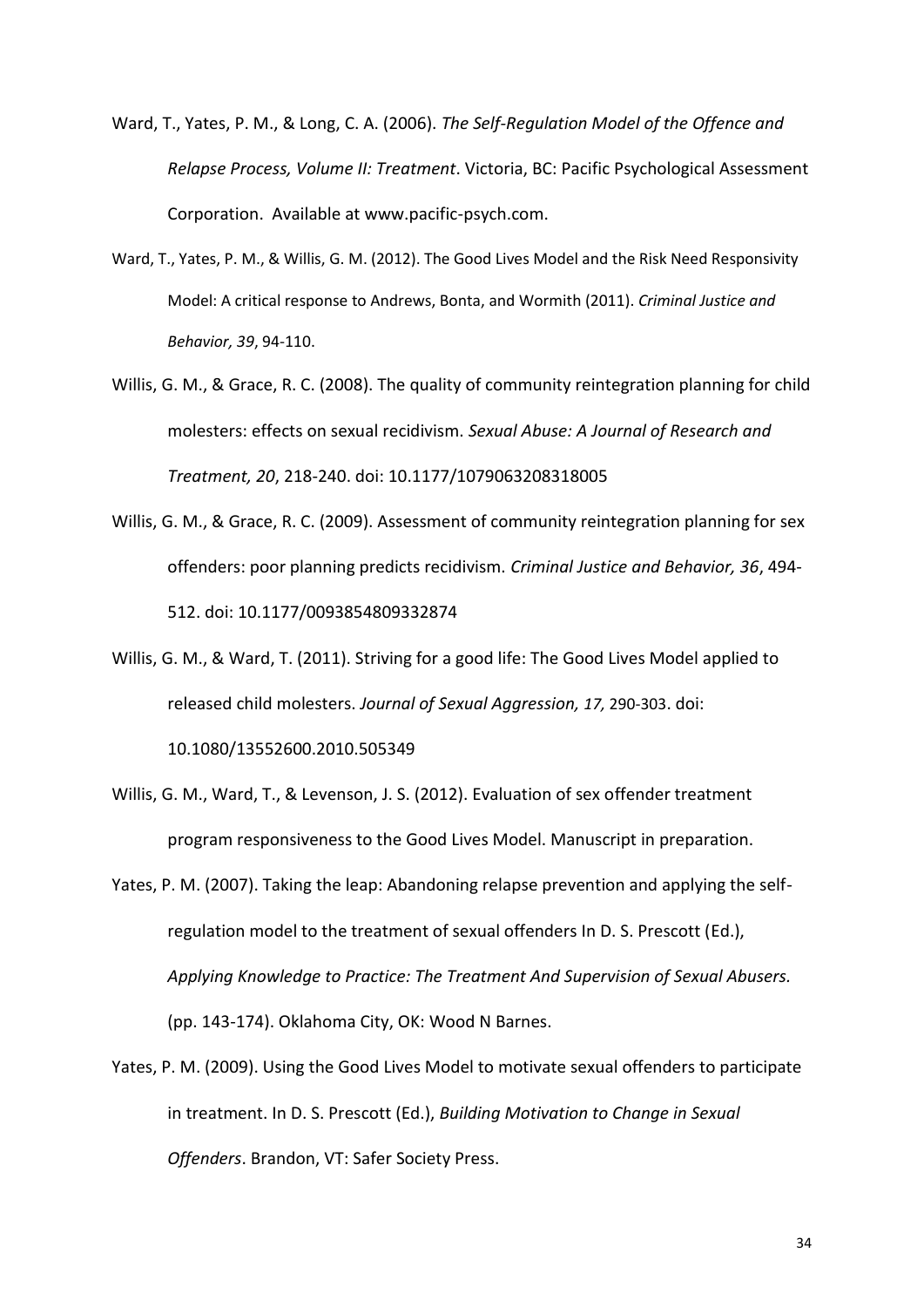- Yates, P. M., Goguen, B. C., Nicholaichuk, T. P., Williams, S. M., Long, C. A., Jeglic, E. L., et al. (2000). *National Sex Offender Programs (Moderate, Low, and Maintenance Intensity Levels)*. Ottawa: Correctional Service of Canada.
- Yates, P. M., & Kingston, D. A. (2011). Pathways to sexual offending. In B. K. Schwartz (Ed.), *Handbook of Sexual Offender Treatment* (Vol. 17, pp. 1-16). Kingston, NJ: Civic Research Institute.
- Yates, P. M., Kingston, D. A., & Ward, T. (2009). *The Self-Regulation Model of the offence and re-offence process: A guide to assessment and treatment planning using the integrated Good Lives / Self-Regulation Model of sexual offending*. Victoria, BC: Pacific Psychological Assessment Corporation.
- Yates, P. M., & Prescott, D. S. (2011). *Preventing sexual re-offending: A workbook for building a better life*. Brandon, VT: Safer Society Press.
- Yates, P.M. & Prescott, D.S. (2012). *Applying the Good Lives Model to Clinical Practice: Redefining Primary Human Goods.* Newsletter of the National Organisation for the Treatment of Abusers (NOTA) [\(http://www.nota.co.uk/\)](http://www.nota.co.uk/)*.*
- Yates, P. M., Prescott, D. S., & Ward, T. (2010). *Applying the Good Lives and Self Regulation Models to sex offender treatment: a practical guide for clinicians*. Brandon, VT: Safer Society Press.
- Yates, P. M., Simons, D. A., Kingston, D. A., & Tyler, C. (2009, October). *The Good Lives Model of rehabilitation applied to treatment: Assessment and relationship to treatment progress and compliance.* . Paper presented at the 28th Annual Convention of the Association for the Treatment of Sexual Abusers (ATSA), Dallas, TX.